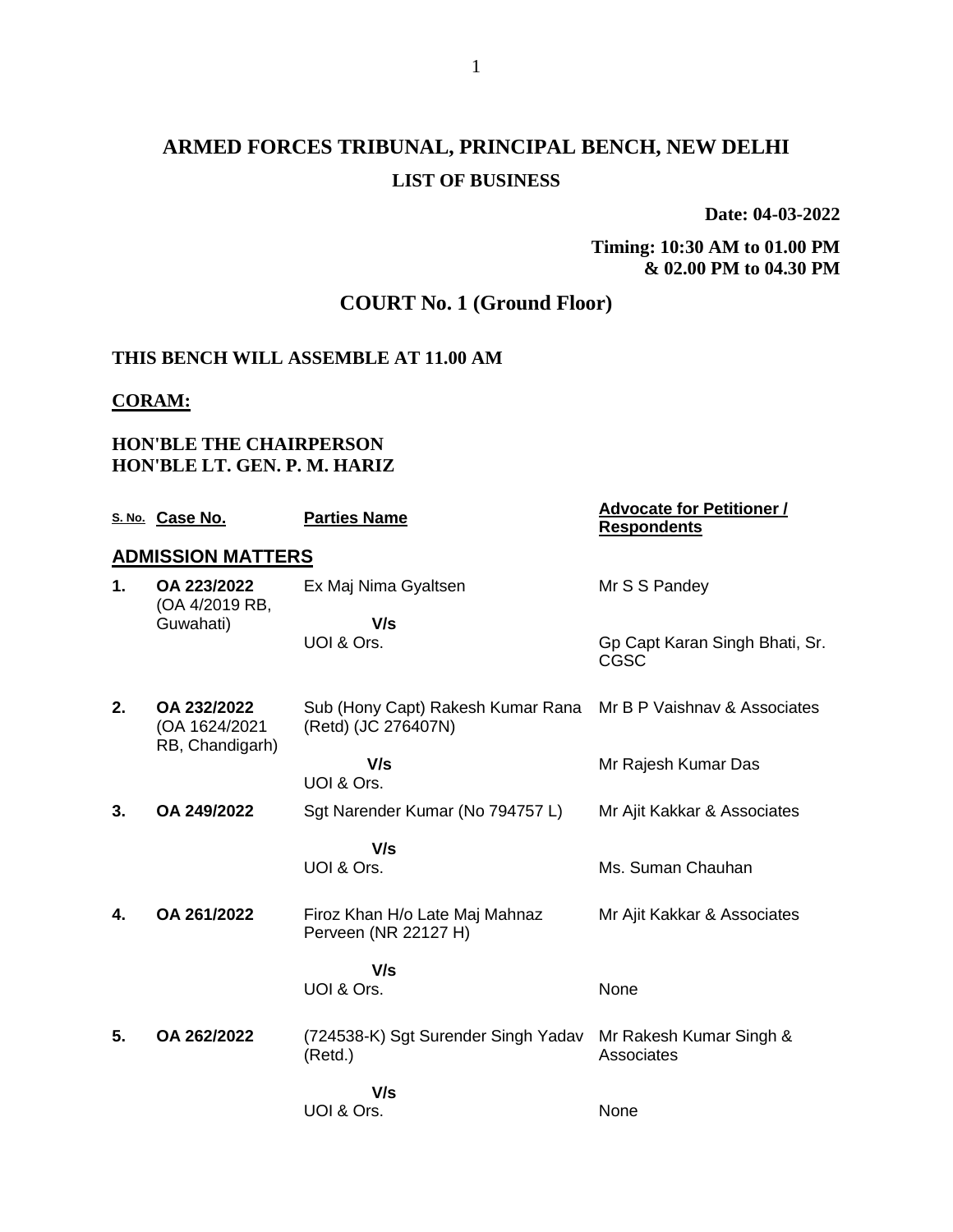| 6.  | OA 263/2022                        | Lt Col Ram Shiromani Singh (Retd) (IC Ms Archana Ramesh<br>43227F)       |                                                             |
|-----|------------------------------------|--------------------------------------------------------------------------|-------------------------------------------------------------|
|     |                                    | V/s<br>UOI & Ors.                                                        | None                                                        |
| 7.  | OA 264/2022                        | Ex Nk (DSC) Ram Babu Sah<br>$(14572824-X)$                               | Mr Ajeet Yadav & Banvendra<br>Singh Gandhar                 |
|     |                                    | V/s<br>UOI & Ors.                                                        | None                                                        |
| 8.  | OA 265/2022                        | Sgt Harinder Singh Negi (Retd)<br>797135-G                               | Mr Raj Kumar                                                |
|     |                                    | V/s<br>UOI & Ors.                                                        | None                                                        |
| 9.  | OA 266/2022                        | (IC 54481 L) Col Gaurav Puri (Retd)                                      | Mr Aditya Singh Puar, Ali Nawaz<br>Khan & Ms Madhukar Tomar |
|     |                                    | V/s                                                                      |                                                             |
|     |                                    | UOI & Ors.                                                               | None                                                        |
| 10. | OA 267/2022<br>with<br>MA 368/2022 | <b>JWO Vinod Kumar Gupta (Retd) (No</b><br>628539 B)                     | Mr Raj Kumar                                                |
|     |                                    | V/s<br>UOI & Ors.                                                        | None                                                        |
| 11. | OA 268/2022<br>with<br>MA 369/2022 | Col Naveen Chandra Joshi (Retd) (IC<br>44665 W)                          | Ms Pallavi Awasthi                                          |
|     |                                    | V/s<br>UOI & Ors.                                                        | None                                                        |
| 12. | OA 269/2022<br>with<br>MA 370/2022 | Smt Dev Mati Wd/O Nk Rabinder<br>Chand Ale (No 5443482 W)                | Mr Manoj Kr Gupta                                           |
|     |                                    | V/s<br>UOI & Ors.                                                        | None                                                        |
| 13. | OA 270/2022<br>with<br>MA 371/2022 | (17750 N) Gp Capt Thankachan Sajan Mr Ajit Kakkar & Associates<br>(Retd) |                                                             |
|     |                                    | V/s<br>UOI & Ors.                                                        | None                                                        |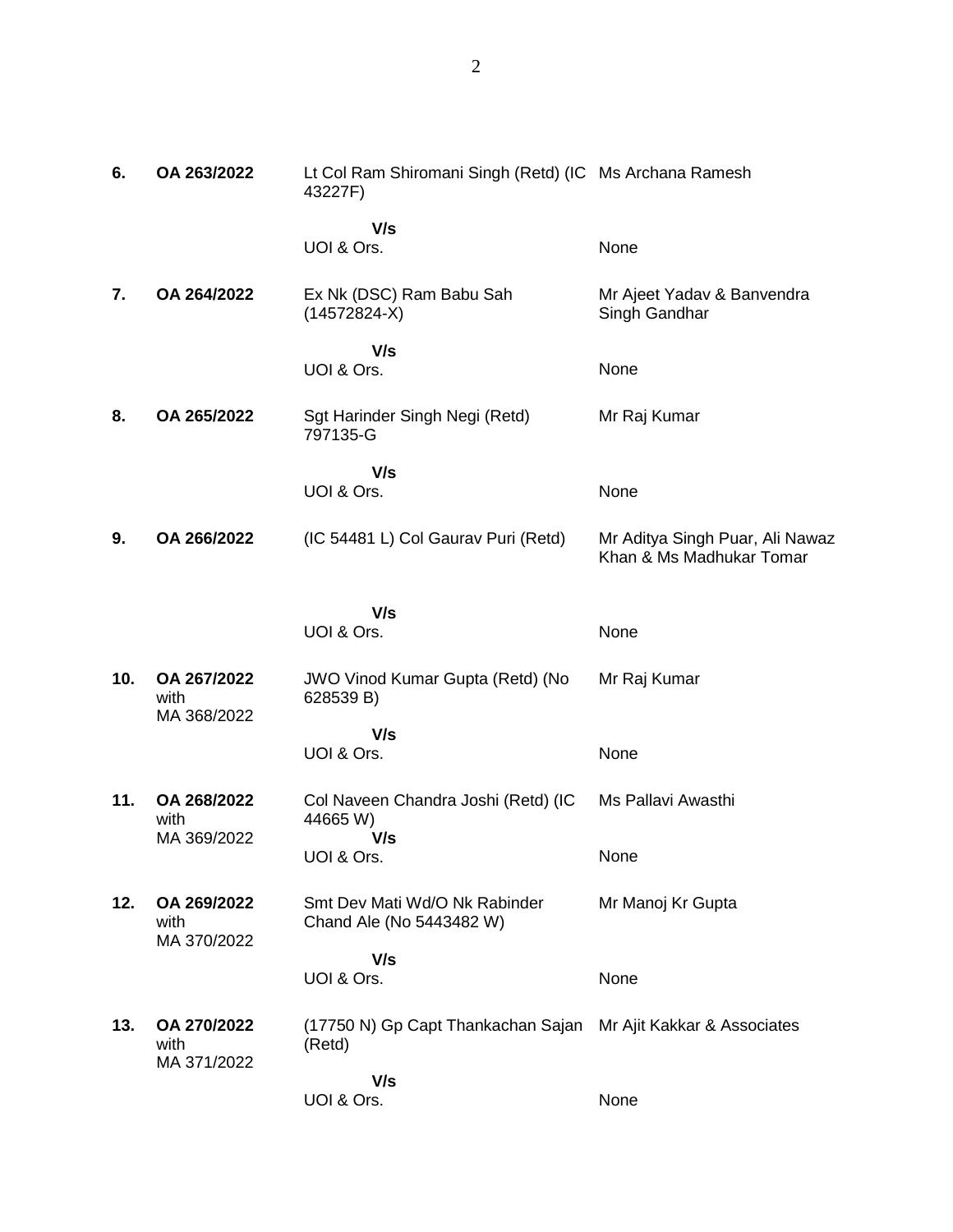- **14. OA 271/2022** with MA 372/2022 Ex L/Nk Izhar Hussain (2999884 A)  **V/s** UOI & Ors. Mr Ajit Kakkar & Associates None
- **15. OA 272/2022** with MA 373/2022 Jwo ramautar Verma (Retd.) 617935-H Mr Rakesh Kumar Singh &  **V/s** UOI & Ors. **Associates** None

### **MA (EXECUTION)**

| 16. | MA 1857/2021<br>ın | Ex Nk Surat Singh | Mr Janak Raaj Rana |
|-----|--------------------|-------------------|--------------------|
|     | OA 1108/2017       | V/s<br>UOI & Ors  | Mr. S D Windlesh   |

**17. MA 2954/2021** in OA 1689/2020 Ex NK (DSC) Nibaran Medhi (14535212-H)  **V/s** UOI & Ors Mr Ved Prakash & Mr Devendra Kumar Mr. Neeraj, Sr CGSC

Mr. Satya Ranjan Swain

Mr Anil Gautam

**18. MA 2955/2021** in OA 1640/2020 Ex Nk (DSC) Joginder Singh (14328156-H)  **V/s** Mr Ved Prakash & Devendra Kumar

### **MA (OTHERS)**

- **19. MA 336/2022** in OA 574/2017 Ex Sgt Bojjana Boina Veera Prathap  **V/s** UOI & Ors Mr Rakesh Kumar Singh & **Associates** Mr K K Tyagi
- **20. MA 343/2022** in Cdr Raja Kanwar (Retd) (06178-R) Mr S S Pandey & Associates

 **V/s** UOI & Ors

UOI & Ors

**21. MA 352/2022** in OA 32/2022

OA 1965/2021

- JC-331667F Sub Maj A Ramanathan  **V/s** UOI & Ors Mr Yogesh Sharma & Sonika Gill & Piyush Sharma Gp Capt Karan Singh Bhati, Sr. CGSC
- **22. MA 396/2022**  in OA 1543/2020 Ex Sep/DSC Gyan Singh (4070354Y)  **V/s** UOI & Ors. Mr U S Maurya Mr. Ashok Chaitanya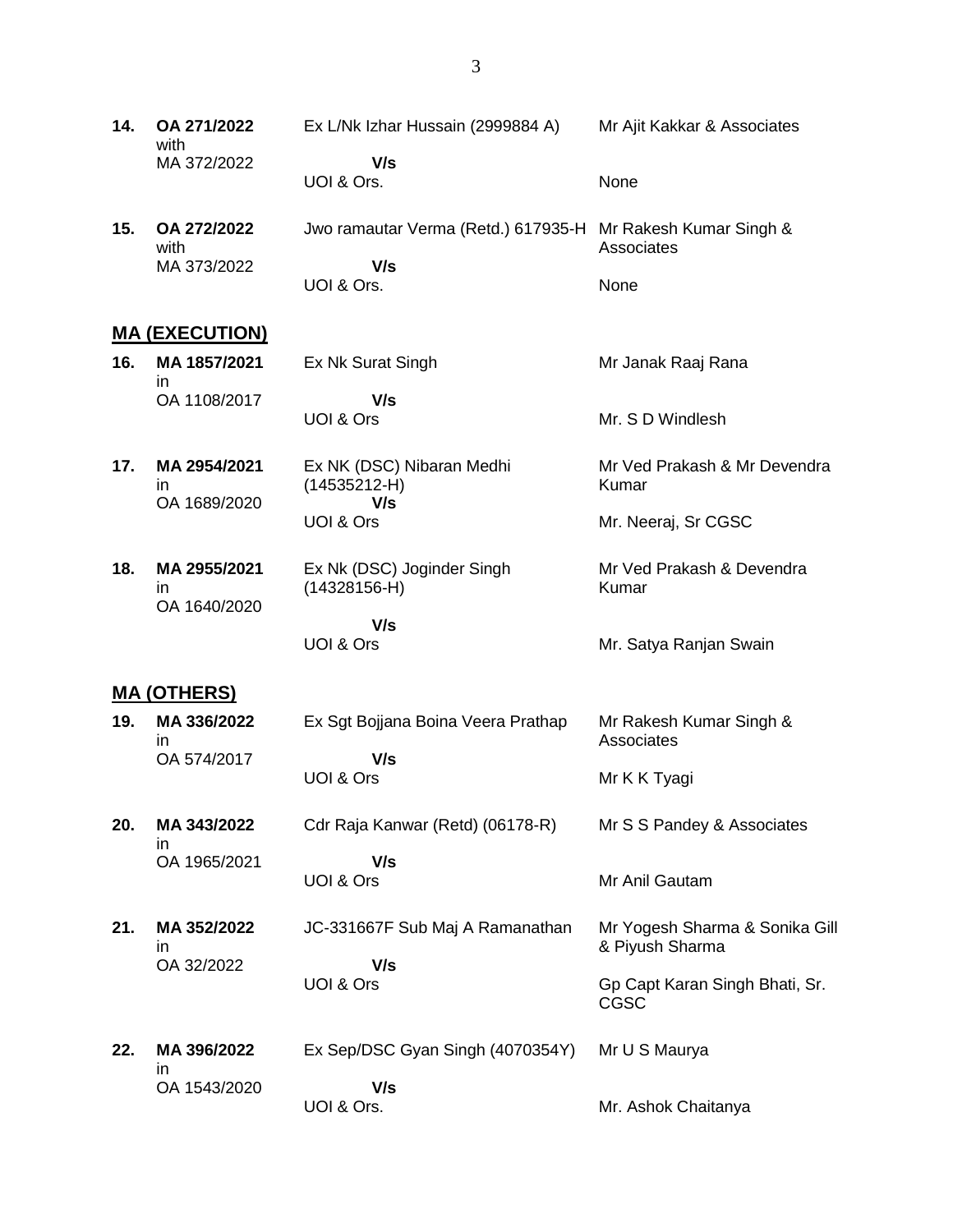**Pleadings Not Complete**

| 23.         | OA 163/2020                         | Nk/DSC A Krishna Rao (No 14553150<br>W)          | Mr US Maurya                                           |
|-------------|-------------------------------------|--------------------------------------------------|--------------------------------------------------------|
|             |                                     | V/s<br>UOI & Ors.                                | Mr. Avdhesh Kumar Singh                                |
| 24.         | OA 1897/2020                        | IC-41887A Maj Gen PS Rana                        | Mr. Indra Sen Singh/Kirtika<br>Chhatwal                |
|             |                                     | V/s<br>UOI & Ors.                                | Mr Harish V Shankar for R-1 to<br>R-3 and none for R-4 |
| 25.         | OA 107/2021<br>with<br>MA 1389/2021 | Hav Kundan Kumar (Army No<br>15423728 A)<br>V/s  | Ms Archana Ramesh                                      |
|             |                                     | UOI & Ors.                                       | Ms. Jyotsna Kaushik                                    |
| 26.         | OA 374/2021                         | Hav Anand Kumar Goswami<br>$(15424606-H)$<br>V/s | Ms Archana Ramesh                                      |
|             |                                     | UOI & Ors.                                       | Mr. Rajeev Kumar                                       |
| 27.         | OA 841/2021<br>with                 | Maj Jaspinder Kaur (MS-18381-P)                  | Mr Ajit Kakkar & Associates                            |
|             | MA 2450/2021 &<br>2873/2021         | V/s<br>UOI & Ors.                                | Mr. Harish V Shankar                                   |
| 28.         | OA 1058/2021                        | (15440306 L) Sepoy Kuldeep Singh                 | Mr Anand Kumar & Mr Akshit<br>Anand & Mr Rajan Kumar   |
|             |                                     | V/s<br>UOI & Ors.                                | Mr. Harish V Shankar for R-1 to<br>$R - 4$             |
| <b>WITH</b> |                                     |                                                  |                                                        |
| 29.         | OA 1059/2021                        | (15432044 L) Nk Parwinder Jeet Singh             | Mr Anand Kumar, Mr Akshit<br>Anand & Mr Rajan Kumar    |
|             |                                     | V/s<br>UOI & Ors.                                | Mr. Harish V Shankar for R-1 to<br>$R-4$               |
| <b>WITH</b> |                                     |                                                  |                                                        |
| 30.         | OA 1060/2021                        | Nb Sub Kuldeep Singh (No 705661 W)               | Mr Anand Kumar, Rajan Kumar<br>& Akshit Anand          |
|             |                                     | V/s<br>UOI & Ors.                                | Mr. Harish V Shankar for R-1 to<br>$R-4$               |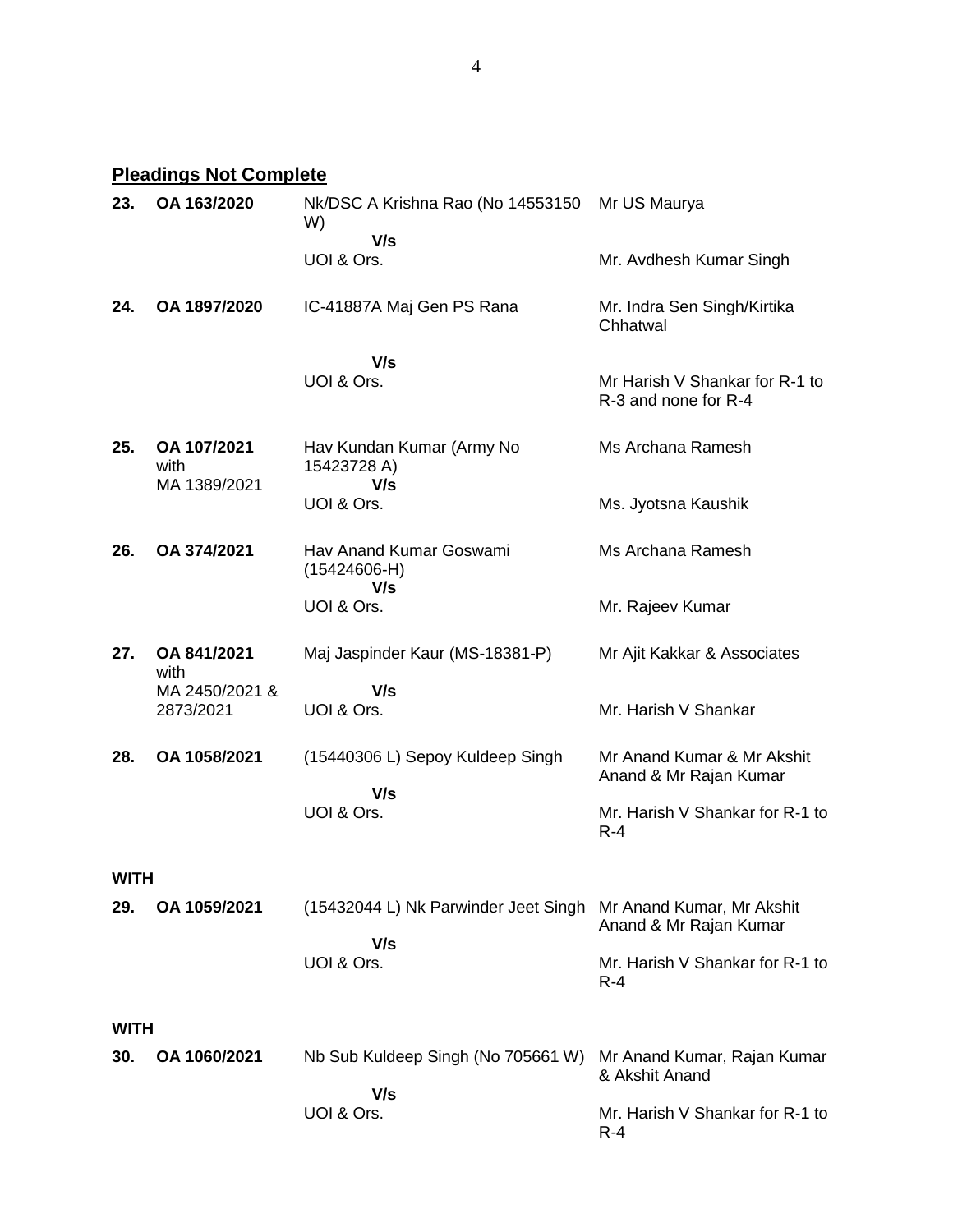**WITH**

| 31. | OA 2526/2021                            | Hav Clk/SD Rajesh Kumar (No<br>7783855 M)                       | Mr Anand Kumar and Akshit<br>Anand                                     |
|-----|-----------------------------------------|-----------------------------------------------------------------|------------------------------------------------------------------------|
|     |                                         | V/s                                                             |                                                                        |
|     |                                         | UOI & Ors.                                                      | Mr. Harish V Shankar                                                   |
| 32. | OA 1146/2021<br>with                    | CMDE Vinay Kalia (03390 B)                                      | Mr Ankur Chhibber                                                      |
|     | MA 291/2022                             | V/s<br>UOI & Ors.                                               | Gp Capt Karan Singh Bhati, Sr<br><b>CGSC</b>                           |
| 33. | OA 1477/2021<br>with                    | Ex Sub Kulwant Singh (JC-522057 X)                              | Mr Ajit Kakkar & Associates                                            |
|     | MA 3020/2021,<br>389/2022 &<br>439/2022 | V/s<br>UOI & Ors.                                               | Mr Prabodh Kumar                                                       |
| 34. | OA 1712/2021<br>with<br>MA 2101/2021    | Sgt Amarnath Pathak (914529-S) Wpn Mr Ajai Bhalla<br>/Fit $(R)$ |                                                                        |
|     |                                         | V/s<br>UOI & Ors.                                               | Gp Capt Karan Singh Bhati, Sr<br><b>CGSC</b>                           |
| 35. | OA 2273/2021<br>with                    | Cdr Induprabha V (Retd) (04472-N)                               | Ms Pooja Dhar                                                          |
|     | MA 2381/2021                            | V/s<br>UOI & Ors.                                               | None                                                                   |
| 36. | OA 2393/2021                            | Wg Cdr Ravi Khandelwal (AF-29434F)<br><b>MED</b>                | Mr Tarun Sharma                                                        |
|     |                                         | V/s<br>UOI & Ors.                                               | Dr. Vijendra Singh Mahndiyan                                           |
| 37. | OA 2492/2021                            | Ex EAA/APP Saunoo (507682-Z) &<br>Ors.                          | Mr Ajit Kakkar & Associates                                            |
|     |                                         | V/s<br>UOI & Ors                                                | Mr Anil Gautam                                                         |
| 38. | OA (Appeal)<br>2700/2021                | Ex Sep Sonveer Singh (14942242-W)                               | Mr S S Pandey & Associates                                             |
|     | with<br>MA 2848/2021                    | V/s<br>UOI & Ors.                                               | Dr. Vijendra Singh Mahndiyan                                           |
| 39. | OA 2864/2021                            | Col Sandeep Sharma (IC 53411A)                                  | Mr K C Mittal , A K Trivedi<br>Yugansh Mittal & Keshav Pratap<br>Singh |
|     |                                         | V/s<br>UOI & Ors.                                               | Mr. Harish V Shankar                                                   |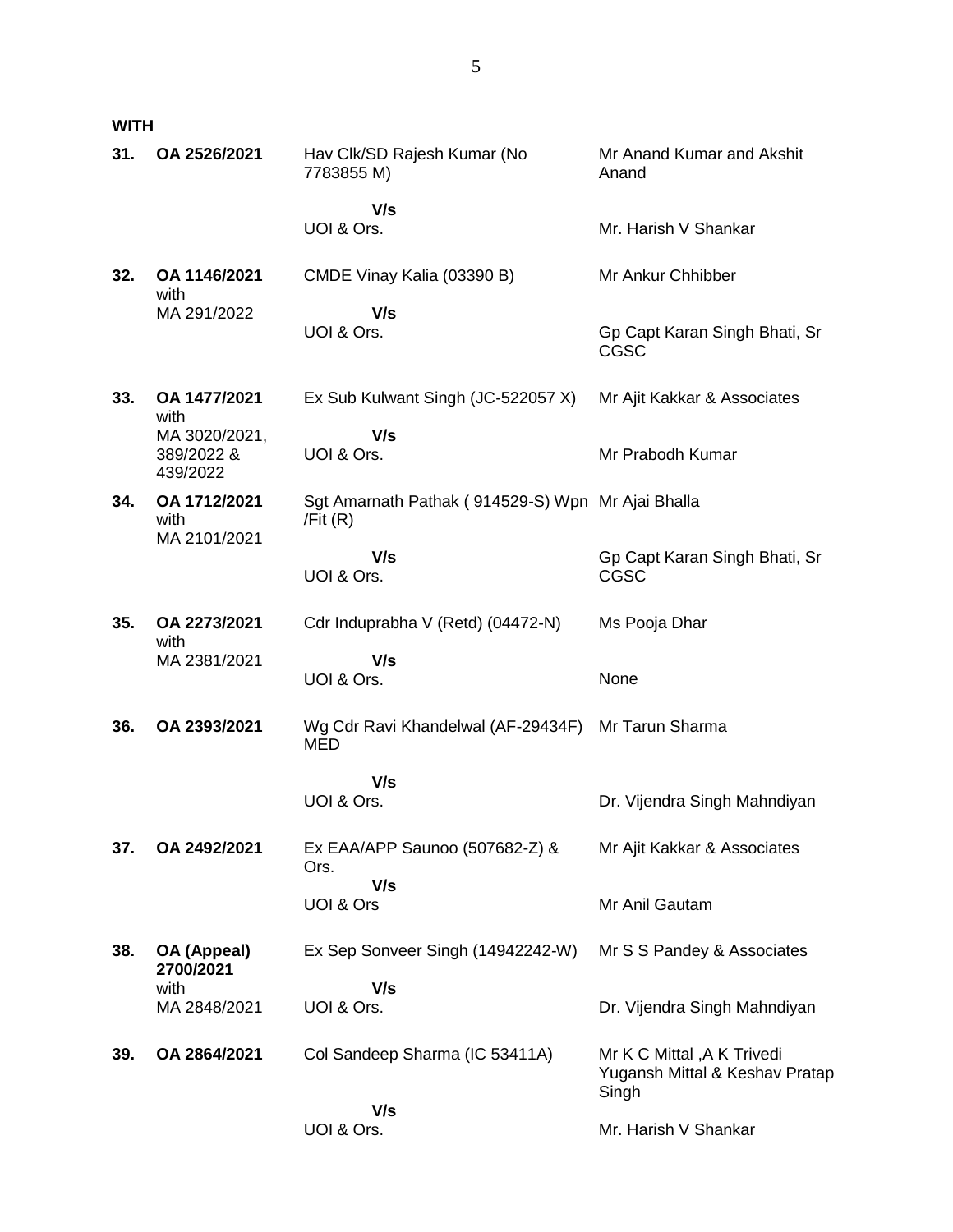| 40.         | OA 86/2022                           | Sep Rakesh Kumar (3203920-P)              | Mr Rajesh Nandal                                                               |
|-------------|--------------------------------------|-------------------------------------------|--------------------------------------------------------------------------------|
|             |                                      | V/s<br>UOI & Ors.                         | Mr V Pattabhi Ram                                                              |
|             | <b>Pleadings Complete</b>            |                                           |                                                                                |
| 41.         | OA 1351/2019<br>with                 | Sub Mahendra Singh (JC 354221 Y)          | Ms Archana Ramesh                                                              |
|             | MA 2102/2019                         | V/s<br>UOI & Ors.                         | Ms Suman Chauhan                                                               |
| 42.         | OA 129/2020<br>with<br>MA 2172/2020  | JC-353515-A Nb Sub Chandra Sen<br>Verma   | Ms. Archana Ramesh                                                             |
|             |                                      | V/s<br>UOI & Ors.                         | Dr. Vijendra Singh Mahndiyan for<br>R 1-4, None for R-5                        |
| <b>WITH</b> |                                      |                                           |                                                                                |
| 43.         | OA 1407/2020<br>with MA<br>1677/2020 | Nb Sub Subodh Kumar Suman JC-<br>353592 P | Ms Archana Ramesh                                                              |
|             |                                      | V/s<br>UOI & Ors.                         | Mr. Niranjana Dass for R 1-4 &<br>None for R-5                                 |
| 44.         | OA 852/2020                          | Ex CFN Kishor Kumar (14619878-M)          | Mr. Anand K. Chauhan                                                           |
|             |                                      | V/s<br>UOI & Ors.                         | Mr. V S Tomar for R 1-5, None<br>for R 6 & 7                                   |
| 45.         | OA 1839/2020                         | Cpl Vipan Kumar (789665-G)                | Ms. Archana Ramesh                                                             |
|             |                                      | V/s<br>UOI & Ors.                         | Dr. Vijendra Singh Mahndiyan for<br>R 1-3 & Mr. Rakesh Kumar<br>Sharma for R-4 |
|             | <b>FOR FINAL HEARING</b>             |                                           |                                                                                |
| 46.         | OA 1416/2017<br>with                 | Cpl Chetan Gautam                         | Mr. Ajit Kakkar                                                                |
|             | MA 2898/2021                         | V/s<br>UOI & Ors.                         | Dr Vijendra Singh Mahndiyan                                                    |
| 47.         | OA 2393/2019<br>with                 | Cdr Ravi Saini (51622-Y)                  | Mr. Ankur Chhibber                                                             |
|             | MA 1897/2021                         | V/s<br>UOI & Ors.                         | Mr. Harish V Shankar for R 1-3                                                 |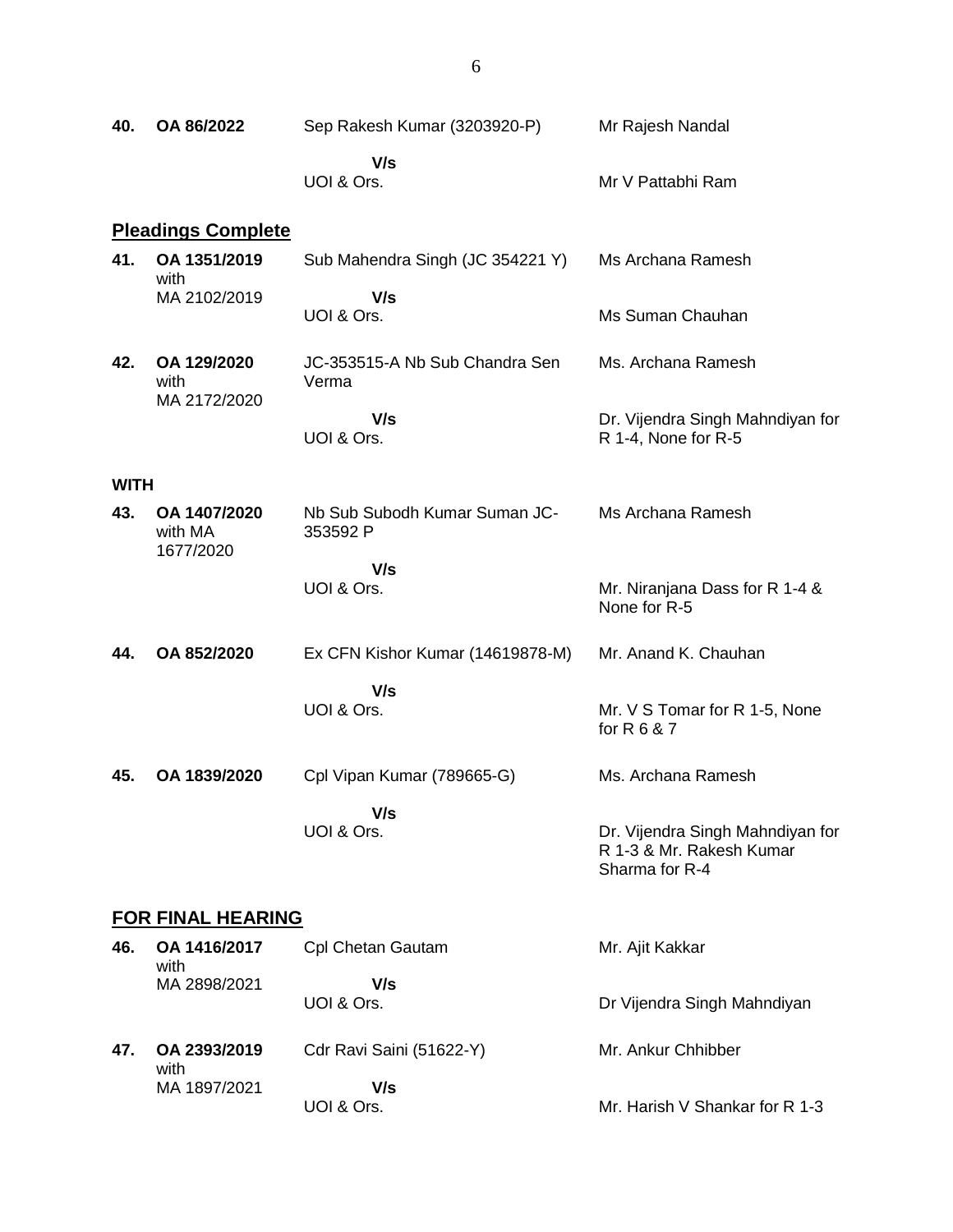| 48.         | OA 1313/2020                         | IC-45900W Col Sanjay Kumar<br>Razdan(Retd)                | Mr SS Pandey & Associates                            |
|-------------|--------------------------------------|-----------------------------------------------------------|------------------------------------------------------|
|             |                                      | V/s<br>UOI & Ors.                                         | Gp Capt Karan Singh Bhati, Sr<br>CGSC for R-1 to R-3 |
| 49.         | OA 1806/2020<br>with<br>MA 2082/2020 | No. 05891-N Lt Cdr Anish Thakur<br>(Retd.)<br>V/s         | Mr. Santhosh Krishnan                                |
|             |                                      | UOI & Ors.                                                | Mr VS Tomar                                          |
| <b>WITH</b> |                                      |                                                           |                                                      |
| 50.         | OA 1892/2020<br>with<br>MA 2188/2020 | No. 05898B Lt Cdr Jyoti Prava Das<br>(Retd)               | Mr Santhosh Krishnan                                 |
|             |                                      | V/s<br>UOI & Ors.                                         | Dr Vijendra Singh Mahndiyan                          |
| <b>WITH</b> |                                      |                                                           |                                                      |
| 51.         | OA 331/2021<br>with<br>MA 400/2021   | (05896 Z) Lt Cdr Sonali Pattanaik<br>(Retd)               | Mr Santhosh Krishnan                                 |
|             |                                      | V/s                                                       |                                                      |
|             |                                      | UOI & Ors.                                                | Mr Harish V Shankar                                  |
| 52.         | OA (Appeal)<br>1724/2021             | Ex Corporal Jagamohan Badadalei<br>(Service No. 920269-B) | Mr R N Singh & Mr Rajiv Kumar                        |
|             |                                      | V/s                                                       |                                                      |
|             |                                      | UOI & Ors.                                                | Gp Capt Karan Singh Bhati, Sr<br>CGSC                |
| 53.         | OA 1973/2021<br>with                 | Lt Cdr Vinita Chahal(06762T)                              | Mr S S Pandey & Associates                           |
|             | MA 2371/2021                         | V/s<br>UOI & Ors.                                         | Mr Harish V Shankar                                  |

# **MATTERS FROM REGULAR LIST**

| 54. | OA 28/2019 | IC-65231K Lt Col SK Jha | Mr. S S Pandey              |
|-----|------------|-------------------------|-----------------------------|
|     |            | V/s<br>UOI & Ors.       | Dr Vijendra Singh Mahndiyan |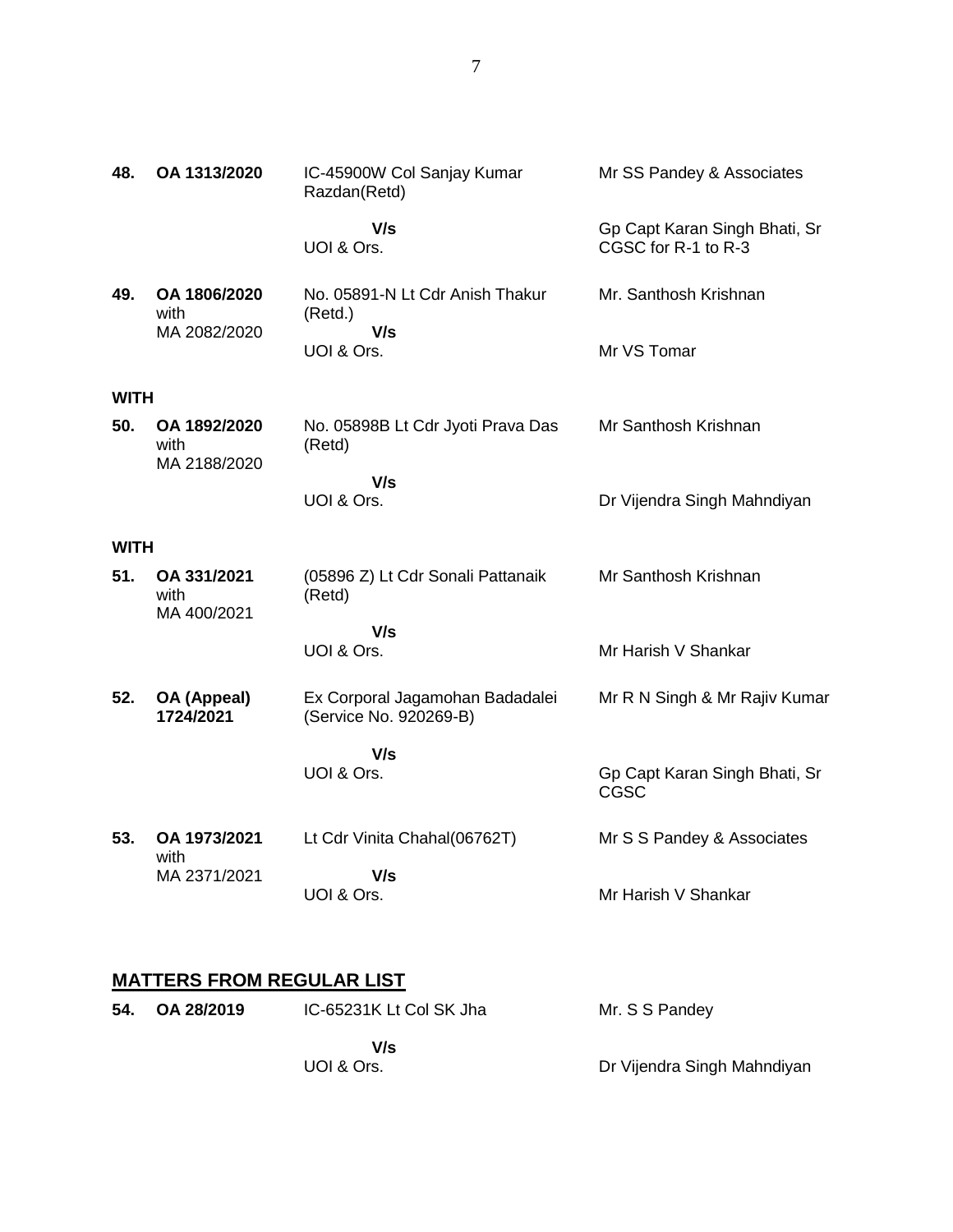## **HON'BLE THE CHAIRPERSON WILL SIT SINGLY IMMEDIATELY AFTER THE BOARD OF DB IS DISCHARGED**

# **For Orders**

| 1. | AT 15/2022<br>in<br>(OA 64/2020 RB,<br>Kolkata) | Ex Nk Jagdeep Rai (14538353-H)<br>V/s<br>UOI & Ors | Mr Ajeet Yadav & Banvendra<br>Singh Gandhar<br>None |
|----|-------------------------------------------------|----------------------------------------------------|-----------------------------------------------------|
| 2. | AT 16/2022<br>in<br>OA 1396/2019                | MWO Satyendra Kr Tiwari (Retd)<br>V/s              | Applicant-in-Person                                 |
|    | (PB)                                            | UOI & Ors                                          | Mr. Satya Ranjan Swain                              |
| 3. | MA 305/2022<br>in                               | IC-60544Y Col JB Sharma                            | Mr Anand Kumar                                      |
|    | OA Dy No<br>827/2022                            | V/s<br>UOI & Ors.                                  | None                                                |
| 4. | MA 318/2022<br>in.<br>OA Dy                     | (111675 H) PO Amudala Krishna Raja<br>(Retd)       | Mr Ramniwas Bansal                                  |
|    | No772/2022                                      | V/s<br>UOI & Ors.                                  | None                                                |
| 5. | MA 319/2022<br>in<br>OA Dy No                   | (148539R) PO (RC1) Paidisetty<br>Ananda Rao (retd) | Mr Ramniwas Bansal                                  |
|    | 773/2022                                        | V/s<br>UOI & Ors.                                  | None                                                |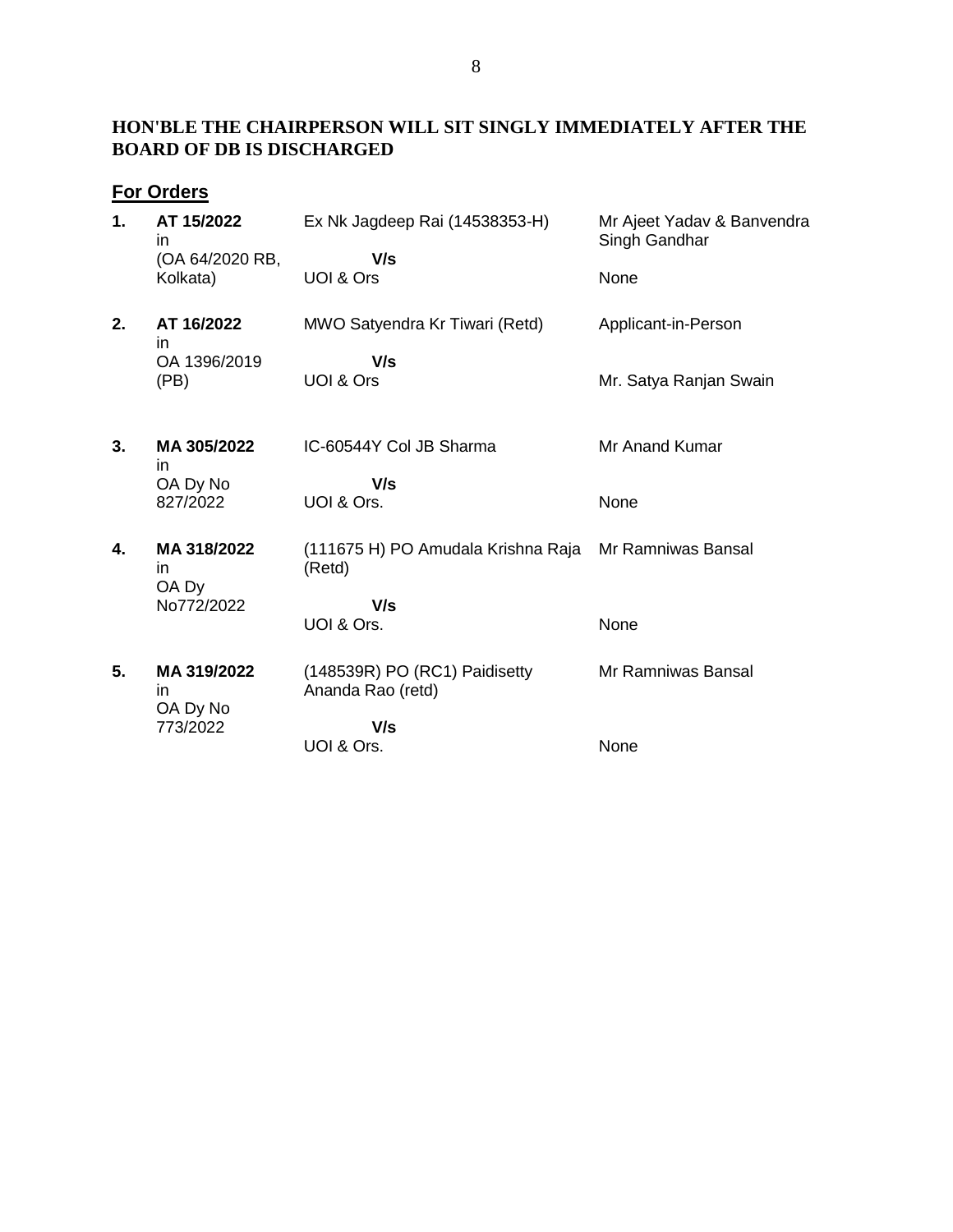# **ARMED FORCES TRIBUNAL, PRINCIPAL BENCH, NEW DELHI LIST OF BUSINESS**

**Date: 04-03-2022**

**Timing: 10:30 AM to 01.00 PM & 02.00 PM to 04.30 PM**

### **COURT No. 2 (Ground Floor)**

#### **THIS BENCH WILL ASSEMBLE AT 11.00 AM**

## **CORAM: HON'BLE MS. JUSTICE SUNITA GUPTA HON'BLE LT. GEN. BOBBY CHERIAN MATHEWS**

#### **THE FOLLOWING CASES SHALL BE TAKEN THROUGH VIRTUAL HEARING**

#### **Link for Virtual Hearing Court No. 2:**

[https://teams.microsoft.com/l/meetup](https://teams.microsoft.com/l/meetup-join/19%3ameeting_MWM5ODYyYWEtZjM1Mi00ODE2LTllNTEtMjczZmUyZmNhN2Zh%40thread.v2/0?context=%7b%22Tid%22%3a%22fc4c6c05-6869-467f-a6f3-f24992686fb3%22%2c%22Oid%22%3a%2202997333-9a59-4ac9-b7cf-205d2fa1df55%22%7d)[join/19%3ameeting\\_MWM5ODYyYWEtZjM1Mi00ODE2LTllNTEtMjczZmUyZmNhN2Zh%4](https://teams.microsoft.com/l/meetup-join/19%3ameeting_MWM5ODYyYWEtZjM1Mi00ODE2LTllNTEtMjczZmUyZmNhN2Zh%40thread.v2/0?context=%7b%22Tid%22%3a%22fc4c6c05-6869-467f-a6f3-f24992686fb3%22%2c%22Oid%22%3a%2202997333-9a59-4ac9-b7cf-205d2fa1df55%22%7d) [0thread.v2/0?context=%7b%22Tid%22%3a%22fc4c6c05-6869-467f-a6f3](https://teams.microsoft.com/l/meetup-join/19%3ameeting_MWM5ODYyYWEtZjM1Mi00ODE2LTllNTEtMjczZmUyZmNhN2Zh%40thread.v2/0?context=%7b%22Tid%22%3a%22fc4c6c05-6869-467f-a6f3-f24992686fb3%22%2c%22Oid%22%3a%2202997333-9a59-4ac9-b7cf-205d2fa1df55%22%7d) [f24992686fb3%22%2c%22Oid%22%3a%2202997333-9a59-4ac9-b7cf-205d2fa1df55%22%7d](https://teams.microsoft.com/l/meetup-join/19%3ameeting_MWM5ODYyYWEtZjM1Mi00ODE2LTllNTEtMjczZmUyZmNhN2Zh%40thread.v2/0?context=%7b%22Tid%22%3a%22fc4c6c05-6869-467f-a6f3-f24992686fb3%22%2c%22Oid%22%3a%2202997333-9a59-4ac9-b7cf-205d2fa1df55%22%7d)

|             | S. No. Case No.                    | <b>Parties Name</b>                             | <b>Advocate for Petitioner /</b><br><b>Respondents</b> |
|-------------|------------------------------------|-------------------------------------------------|--------------------------------------------------------|
|             | <b>ADMISSION MATTERS</b>           |                                                 |                                                        |
| $\mathbf 1$ | OA 254/2022                        | (20190 T) Gp Capt Kamal Narayan<br>Yadav (Retd) | Mr Ajit Kakkar & Associates                            |
|             |                                    | V/s                                             |                                                        |
|             |                                    | UOI & Ors.                                      | None                                                   |
| 2.          | OA 258/2022<br>with<br>MA 358/2022 | 685268-N JWO Pramod Kumar Retd                  | Mr AK Chaudhary                                        |
|             |                                    | V/s<br>UOI & Ors.                               | None                                                   |
| 3.          | OA 259/2022<br>with<br>MA 359/2022 | 676444-G JWO Ashok Kumar Dey<br>Wpn/Fit (Retd)  | Mr Rakesh Kumar Yadav                                  |
|             |                                    | V/s                                             |                                                        |
|             |                                    | UOI & Ors.                                      | None                                                   |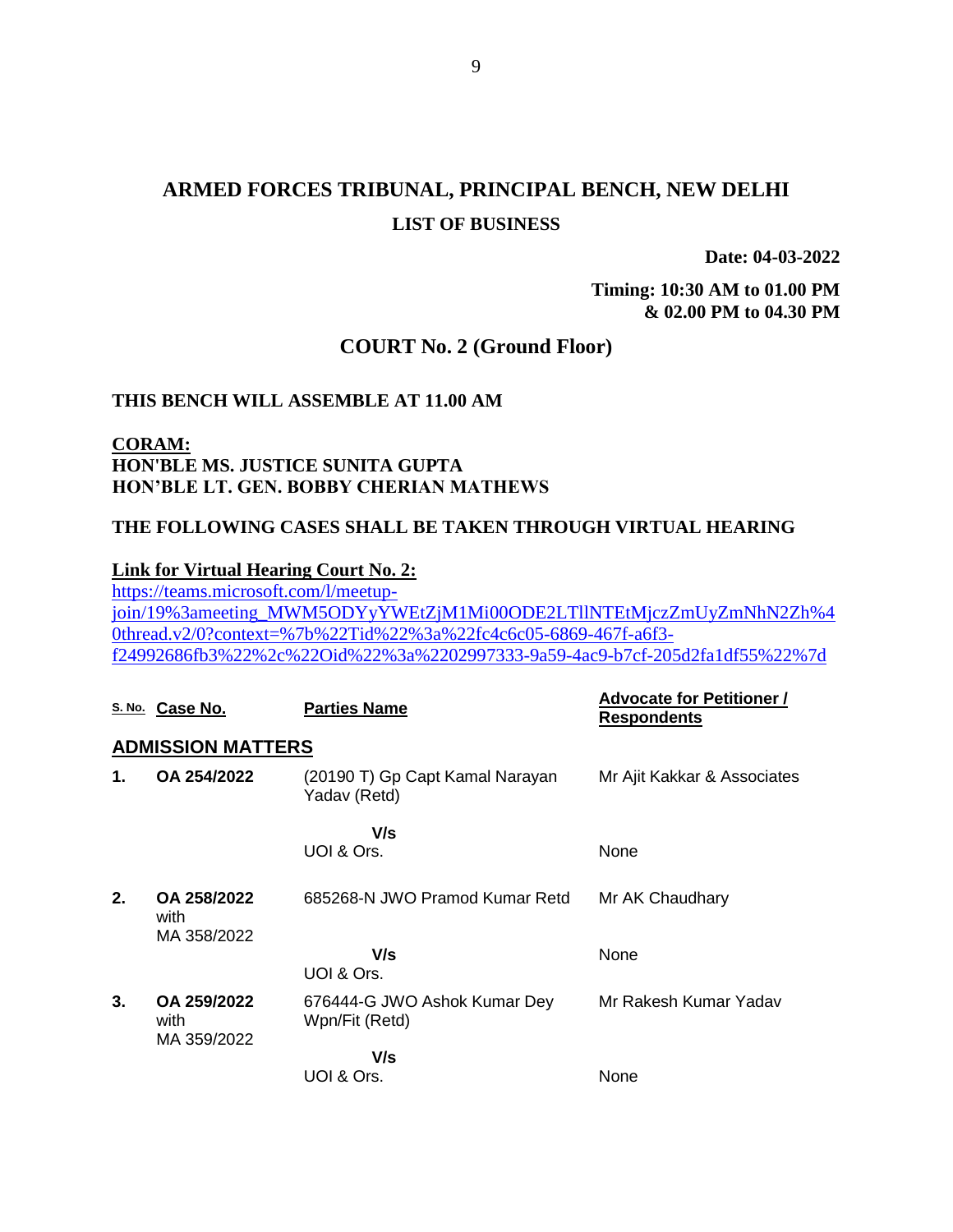|      | <u>MA (EXECUTION)</u>                                      |                                                                  |                                    |
|------|------------------------------------------------------------|------------------------------------------------------------------|------------------------------------|
| 4.   | MA 1536/2019                                               | JC-59361W Ex Maj Vivek Prakash                                   | Mr. SS Pandey                      |
|      | in.<br>OA 289/2016                                         | V/s<br>UOI & Ors                                                 | Mr. J S Rawat                      |
| WITH |                                                            |                                                                  |                                    |
| 5.   | MA 2893/2019<br>with<br>MA 2894/2019<br>in.<br>OA 289/2016 | UOI & Ors<br>V/s<br>Ex Maj Vivek Prakash (IC-59361W)             | Mr. JS Rawat<br>Mr SS Pandey       |
| WITH |                                                            |                                                                  |                                    |
|      |                                                            |                                                                  |                                    |
| 6.   | MA 1539/2019<br>in                                         | Ex Maj Vishal Bahukhandi                                         | Mr SS Pandey                       |
|      | OA 257/2015                                                | V/s<br>UOI & Ors                                                 | Ms. Barkha Babbar                  |
| WITH |                                                            |                                                                  |                                    |
| 7.   | MA 2497/2019<br>with<br>MA 2498/2019<br>in.<br>OA 257/2015 | UOI & Ors<br>V/s<br>Ex Maj Vishal Bahukhandi                     | Mr Barkha Babbar<br>Mr. S S Pandey |
| WITH |                                                            |                                                                  |                                    |
| 8.   | MA 2062/2019<br>in.<br>OA 865/2015                         | IC-67209X Ex Capt SS Pawar<br>V/s<br>UOI & Ors                   | Mr. SM Dalal<br>Mr. J S Yadav      |
| WITH |                                                            |                                                                  |                                    |
| 9.   | MA 1838/2019 &<br>MA 1839/2019<br>in.<br>OA 865/2015       | UOI & Ors<br>V/s<br>Ex Capt SS Pawar                             | Mr. J S Yadav<br>Mr. S M Dalal     |
| WITH |                                                            |                                                                  |                                    |
| 10.  | MA 3194/2019<br>with<br>MA 3195/2019<br>in.                | Ex Maj Ranvir Singh (Retd) (IC 64207 Mr. S S Pandey<br>F)<br>V/s |                                    |
|      | OA 889/2016                                                | UOI & Ors                                                        | Ms. Jyotsna Kaushik                |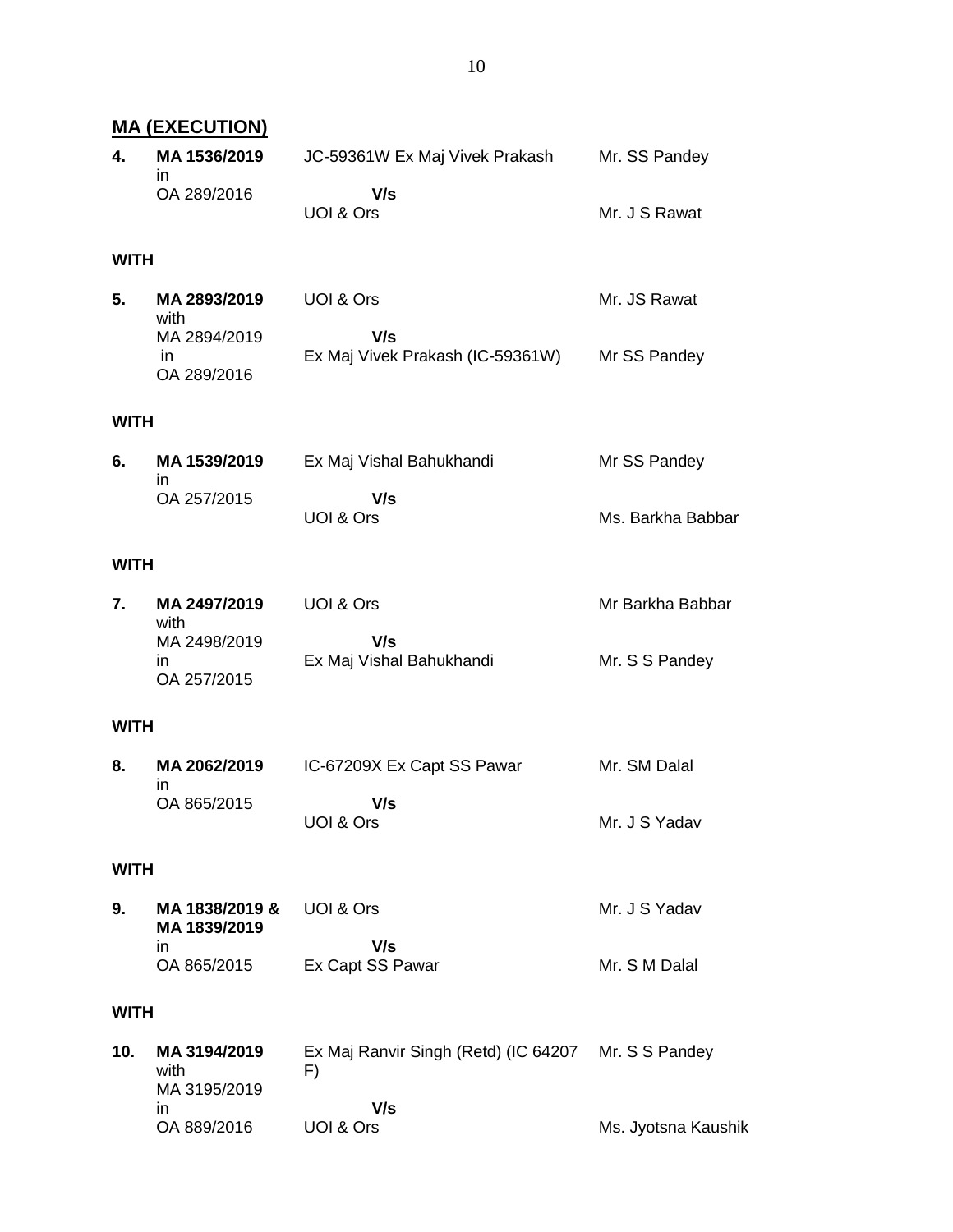## **WITH**

| 11 <sub>1</sub> | MA 202/2020<br>with          | UOI & Ors                  | Mr Prabodh Kumar   |
|-----------------|------------------------------|----------------------------|--------------------|
|                 | MA 203/2020                  | V/s<br>Ex Capt DK Budhraja | Ms. Archana Ramesh |
|                 | $\mathsf{I}$<br>OA 1030/2015 |                            |                    |

# **WITH**

| 12. | MA 1655/2020 | UOI & Ors.                     | Mr. Y P Singh & Associates |
|-----|--------------|--------------------------------|----------------------------|
|     | with         |                                |                            |
|     | MA 1656/2020 | V/s                            |                            |
|     | In           | Maj N K Gadeock (Retd.) & Ors. | In Person                  |
|     | OA 221/2017  |                                |                            |

# **WITH**

| 13. | MA 3312/2019<br>with               | UOI & Ors                                           | Mr AK Gautam                |
|-----|------------------------------------|-----------------------------------------------------|-----------------------------|
|     | MA 3313/2019<br>ın<br>OA 1062/2017 | V/s<br>Maj Naveen Khare (Retd) (IC-59467H)          | Mr. V S Kadian              |
| 14. | MA 2465/2019                       | IC-27644K Lt Col Vikas Kumar Arora                  | Mr. S S Pandey & Associates |
|     | in.<br>OA 48/2017                  | V/s<br>UOI & Ors.                                   | Mr. S D Windlesh            |
| 15. | MA 656/2020<br>in                  | Ex Rect (OFC) Pilli Sivaiah                         | Mr Ajit Kakkar              |
|     | OA 1526/2016                       | V/s<br>UOI & Ors                                    | Mr. S D Windlesh            |
| 16. | MA 1096/2020<br>in                 | Ex Sep Badri Lal Gujar (No. 2667442)                | Mr. S M Dalal               |
|     | OA 765/2016                        | V/s<br>UOI & Ors                                    | Mr Y P Singh                |
| 17. | MA 177/2021<br>ın                  | Ex Sepoy Raju Popat Bhai (13964749<br>F)            | Mr Ajeet Yadav              |
|     | OA 639/2015                        | V/s<br>UOI & Ors                                    | Mr. Avdhesh Kumar Singh     |
| 18. | MA 647/2021<br>ın<br>OA 1120/2020  | Ex Nk/DSC Shyam Narain Singh<br>Yadava (14368280 M) | Mr U S Maurya               |
|     |                                    | V/s<br>UOI & Ors                                    | Mr. S D Windlesh            |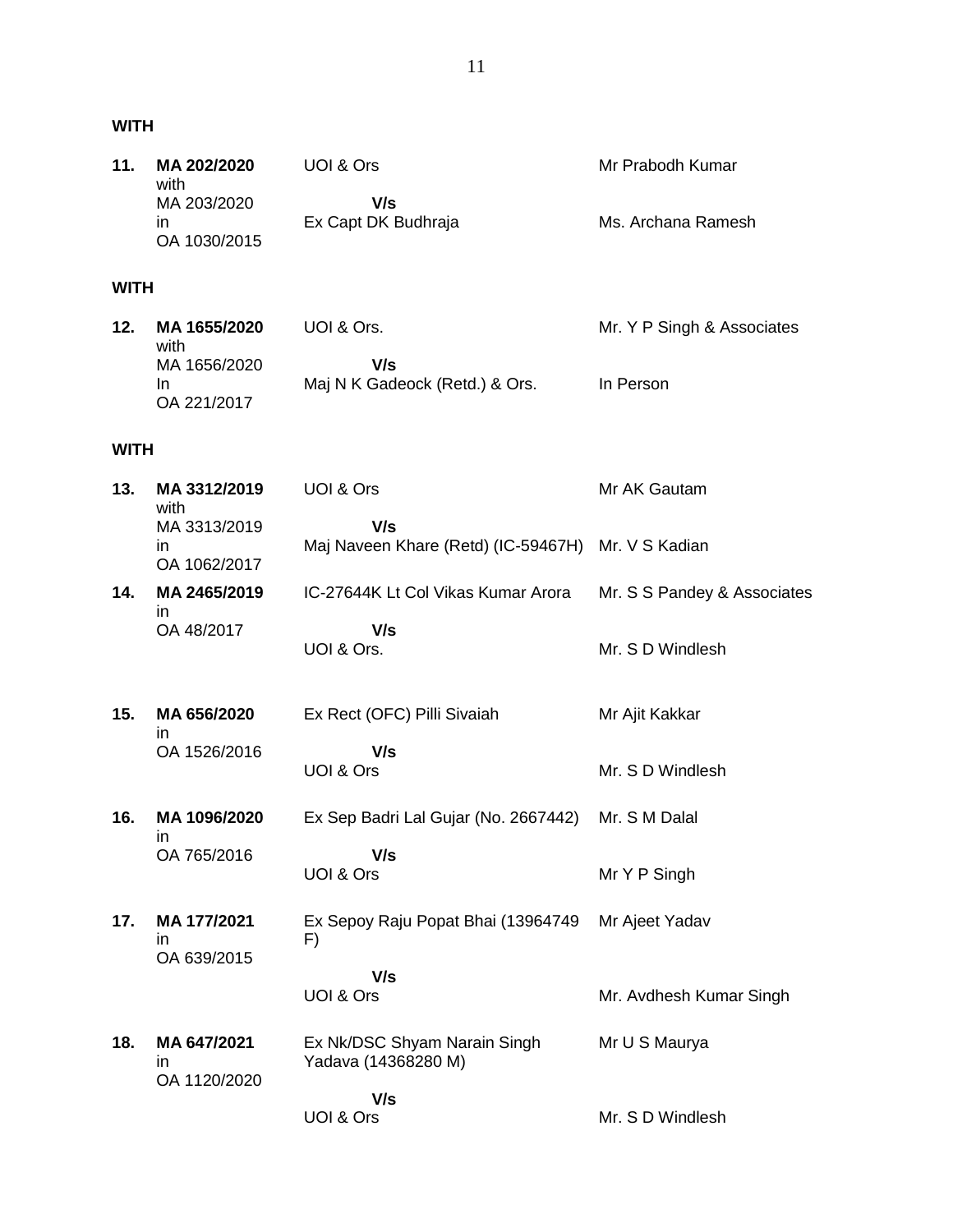**19. MA 964/2021** in OA 204/2017 Ex Rect Ram Awdhesh Singh (No 1484367 N)  **V/s** UOI & Ors Mr Manoj Kr Gupta Mr. Ashok Chaitanya **20. MA 339/2022** in OA 1596/2021 Nk/DSC Imtiyaz Khan (Retd) (1573858-X)  **V/s** UOI & Ors Mr U S Maurya Mr. J S Yadav **21. MA 340/2022** in OA 1562/2021 Nk/DSC Ram Dass (Retd) (4553733-F) Mr U S Maurya  **V/s** UOI & Ors Mr. Niranjana Das **MA (OTHERS) 22. CA 2/2020** with MA 505/2021 & MA 2656/2021 in OA 375/2017 RB Lucknow No 2668919L Ex Nk Virender  **V/s** UOI & Ors. Mr. R.K. Rastogi Dr Vijendra Singh Mahndiyan **23. MA 280/2022** in OA 706/2021 Ex Nk (DSC) Shyamapada Mishra (13950147-H)  **V/s** UOI & Ors Mr Ravi Badyal Mr K K Tyagi **24. MA 341/2022** in RA 23/2019 in OA 977/2016 Col Amit Sood (IC 47132 Y)  **V/s** UOI & Ors Mr Amitava Chauhan Gp Capt Karan Singh Bhati, Sr CGSC **25. MA 353/2022** in OA 1501/2020 Ex Sgt Syed Khundmeer (615665-L)  **V/s** UOI & Ors Mr Praveen Kumar Mr. Neeraj, Sr. CGSC **Pleadings Complete 26. OA 1483/2017** Col Tapash Chaterjee (Retd) IC Ms Arunima Devedi

| --- | $5 - 175$<br>with | <b>UU TAPAUL UHANTUU (TWA) TU</b><br>42417F | 1919 / 11 91 111 119 120 120 1 |
|-----|-------------------|---------------------------------------------|--------------------------------|
|     |                   |                                             |                                |
|     | MA 864/2021&      |                                             |                                |
|     | 2826/2021         | V/s                                         |                                |
|     |                   | UOI & Ors.                                  | Mr Prabodh Kumar               |
|     |                   |                                             |                                |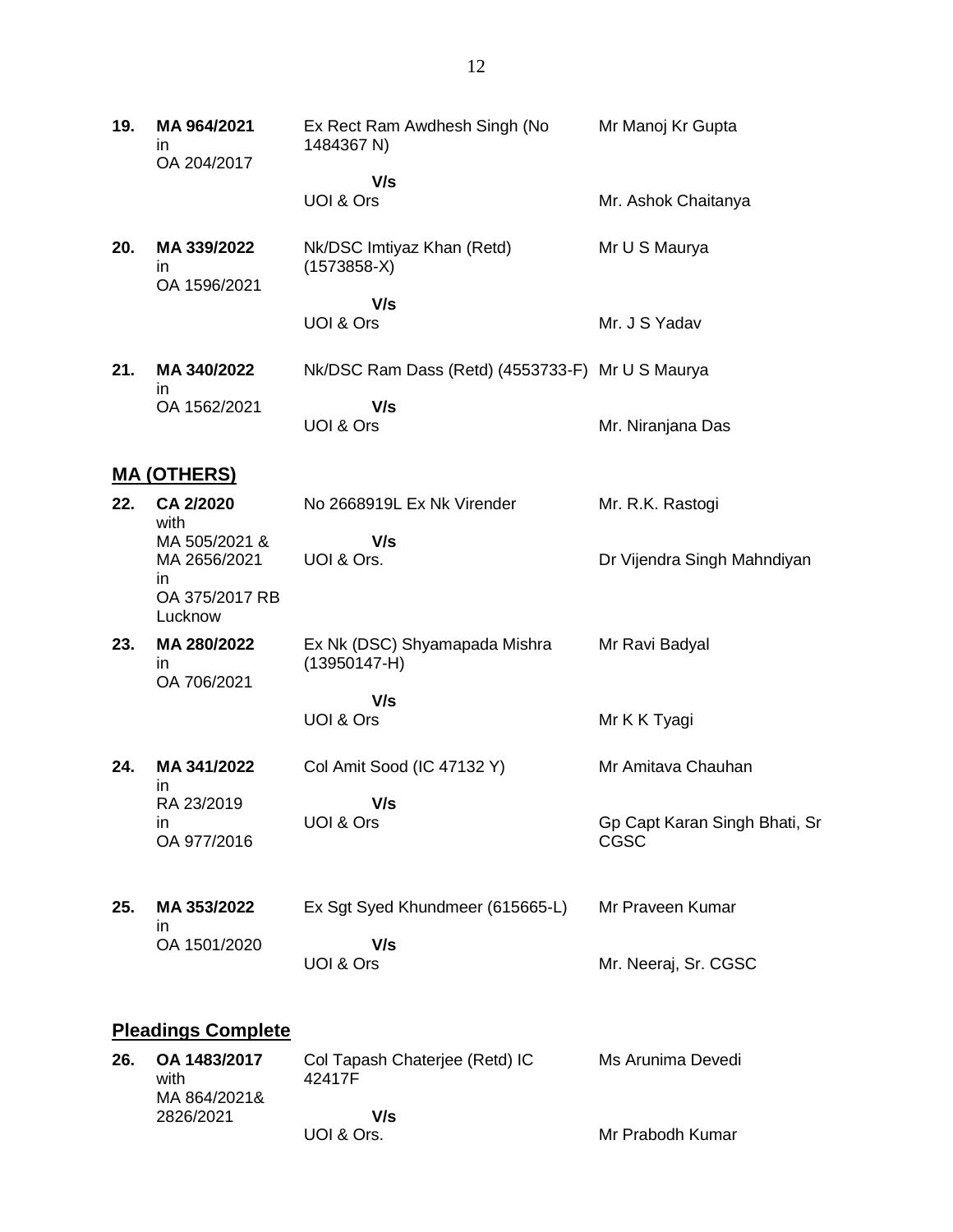| 27. OA 423/2020 | Ex Hav Arunendra Pratap Singh (No<br>15363964) | Mr Manoj Kumar Gupta |
|-----------------|------------------------------------------------|----------------------|
|                 |                                                |                      |

 **V/s** UOI & Ors.

Mr Neeraj, Sr CGSC

# **FOR FINAL HEARING**

| 28. | OA 1374/2019<br>with<br>MA 2116/2019 | Col Mahendra Yeole (Retd) (IC 20363 Mr RK Tripathi |                  |
|-----|--------------------------------------|----------------------------------------------------|------------------|
|     |                                      | V/s                                                |                  |
|     |                                      | UOI & Ors.                                         | Mr. Rajeev Kumar |

# **PART HEARD**

| 29. | OA (Appeal)<br>1978/2019<br>with | Ex Sep Surendra Singh<br>(No.149367752M) | Mr. Ajit Kakkar  |
|-----|----------------------------------|------------------------------------------|------------------|
|     | MA 2677/2021 &                   | V/s                                      |                  |
|     | 2854/2019                        | UOI & Ors.                               | Mr Shyam Narayan |
|     | OA (Appeal)                      |                                          |                  |
|     | 1/2019 (RB, Jaipur)              |                                          |                  |
|     | (End of the                      |                                          |                  |
|     | board)                           |                                          |                  |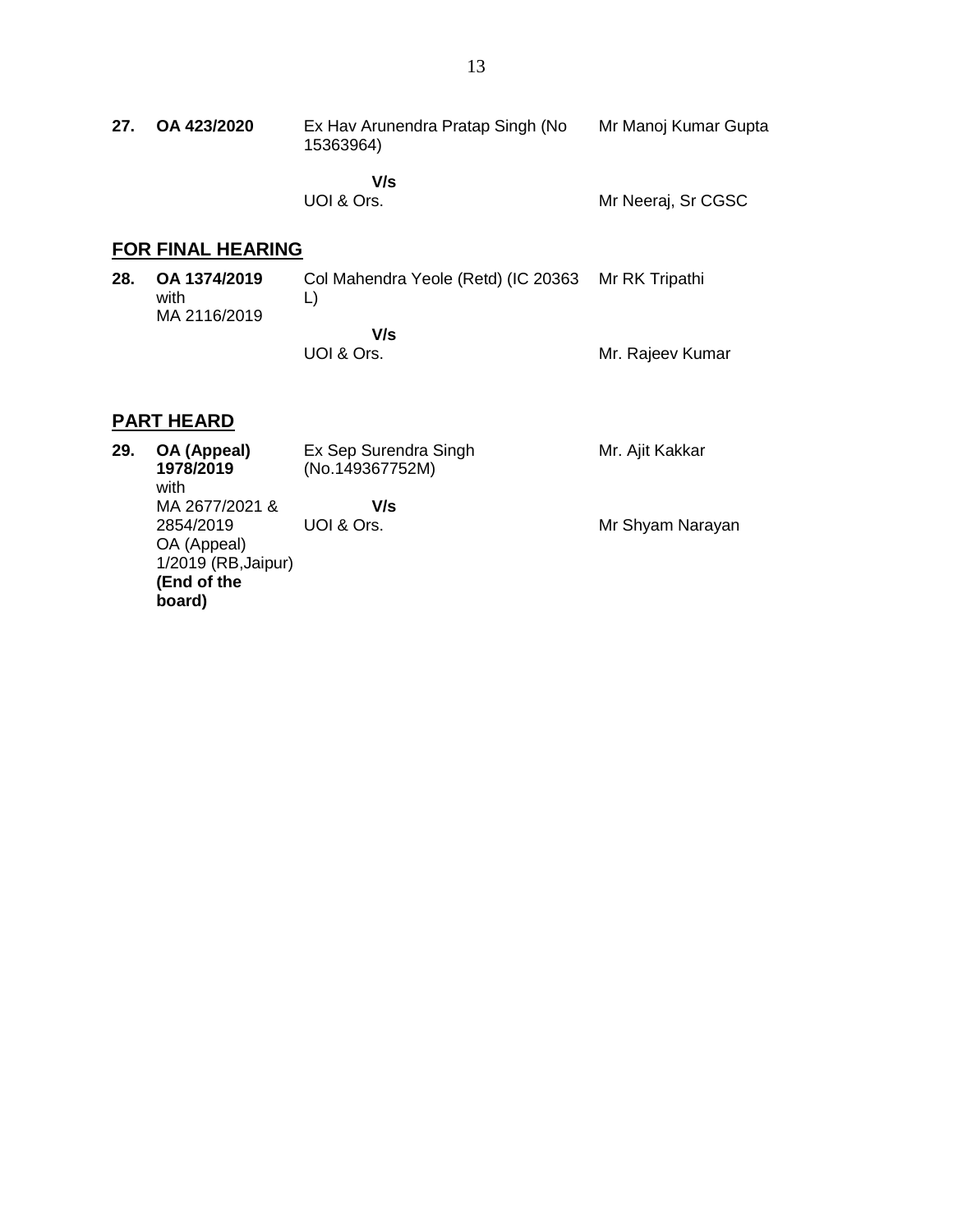# **ARMED FORCES TRIBUNAL, PRINCIPAL BENCH, NEW DELHI LIST OF BUSINESS**

**Date: 04-03-2022**

**Timing: 11:00 AM**

### **PRINCIPAL REGISTRAR COURT**

## **PRINCIPAL REGISTRAR COURT WILL SIT FROM 12.00 NOON TO 1.00 PM**

## **THE FOLLOWING CASES SHALL BE TAKEN THROUGH VIRTUAL HEARING**

## **Link for Virtual Hearing Principal Registrar Court:**

<https://aftpb.webex.com/meet/vcaftpb>

|               | S. No. Case No.                        | <b>Parties Name</b>                                              | <b>Advocate for Petitioner /</b><br><b>Respondents</b> |
|---------------|----------------------------------------|------------------------------------------------------------------|--------------------------------------------------------|
|               | <b>Pleadings Complete</b>              |                                                                  |                                                        |
| $\mathbf 1$ . | OA 2722/2021<br>with<br>MA 2896/2021 & | Ex JWO Mani Bhusan Tiwari (No<br>688967-T)                       | Mr Ved Prakash & Devendra<br>Kumar                     |
|               | 394/2022                               | V/s<br>UOI & Ors.                                                | Mr. Anil Gautam                                        |
|               | <b>Pleadings Not Complete</b>          |                                                                  |                                                        |
| 2.            | OA 1930/2021<br>with                   | Ex MWO Uma Shanker Pal (665064 F) Mr Bharat Singh & Associates   |                                                        |
|               | MA 1945/2021                           | V/s<br>UOI & Ors.                                                | Mr V Pattabhi Ram                                      |
|               | <b>Final Opportunities</b>             |                                                                  |                                                        |
| 3.            | OA 2206/2021<br>with<br>MA 2314/2021   | Sep Limba Yada Chambhar (4552119) Mr Manoj Kumar Gupta<br>(Retd) |                                                        |
|               |                                        | V/s<br>UOI & Ors.                                                | Gp Capt Karan Singh Bhati, Sr<br><b>CGSC</b>           |
| 4.            | OA 2213/2021<br>with                   | Ex Rfn Parveen Kumar (16014046W)                                 | Mr V S Kadian                                          |
|               | MA 2315/2021                           | V/s<br>UOI & Ors.                                                | Mr S D Windlesh                                        |
| 5.            | OA 2220/2021                           | Ex Sapper Rajkumar (No 1490214Y)                                 | Mr R K Tripathi                                        |
|               |                                        | V/s                                                              |                                                        |
|               |                                        | UOI & Ors.                                                       | Mr Neeraj, Sr CGSC                                     |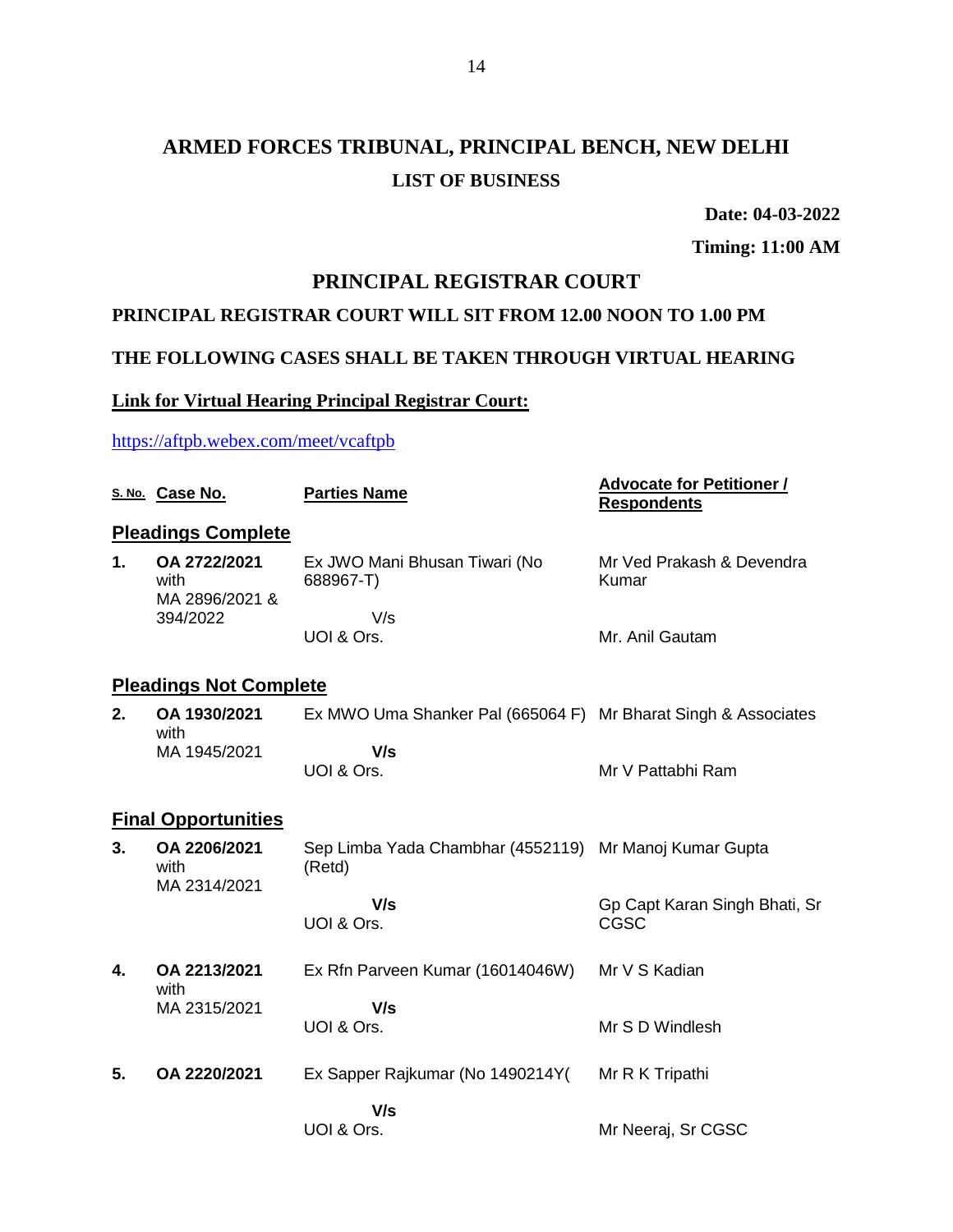| 6.  | OA 2342/2021                         | Ex Sep Mohan Singh (14818321 X)                                   | Mr Virender Singh Kadian                                         |
|-----|--------------------------------------|-------------------------------------------------------------------|------------------------------------------------------------------|
|     |                                      | V/s<br>UOI & Ors.                                                 | Mr Prabodh Kumar for R 1-2 &<br>R-4 and Ms. Anjali Vohra for R-3 |
| 7.  | OA 2424/2021                         | JWO Bal Krishin (Retd) (690520)                                   | Mr Manoj Kr Gupta                                                |
|     |                                      | V/s<br>UOI & Ors.                                                 | Ms. Jyotsna Kaushik                                              |
| 8.  | OA 2425/2021                         | Ex Hav/Clk (SD) Pulak Kumar Jana<br>(1493286 N)                   | Mr Shakti Chand Jaidwal                                          |
|     |                                      | V/s<br>UOI & Ors.                                                 | Mr. Prabodh Kumar                                                |
| 9.  | OA 2426/2021                         | Col Gagan Deep Singh Kochhar (Retd) Mr I S Yadav<br>(IC 41767F)   |                                                                  |
|     |                                      | V/s<br>UOI & Ors.                                                 | Mr. Satya Ranjan Swain                                           |
| 10. | OA 2433/2021                         | Ex Sub Kalamkar Shree Krishna Tabaji Mr IS Yadav<br>(JC 461095 P) |                                                                  |
|     |                                      | V/s<br>UOI & Ors.                                                 | Ms Jyotsna Kaushik                                               |
| 11. | OA 2441/2021<br>with<br>MA 2549/2021 | Ex Hav Hony Nb Sub Bir Singh<br>(14514479)                        | Mr V S Kadian                                                    |
|     |                                      | V/s<br>UOI & Ors.                                                 | Ms Suman Chauhan                                                 |
| 12. | OA 2449/2021<br>with<br>MA 2559/2021 | Ex JWO Naresh Kumar Gulati<br>$(653783-R)$                        | Mr Virender Singh Kadian                                         |
|     |                                      | V/s<br>UOI & Ors.                                                 | Mr Anil Gautam                                                   |
| 13. | OA 2450/2021<br>with                 | Ex Hav Mastan Singh (14416876M)                                   | Mr V S Kadian                                                    |
|     | MA 2560/2021                         | V/s<br>UOI & Ors.                                                 | <b>Mr Arvind Patel</b>                                           |
| 14. | OA 2451/2021<br>with<br>MA 2561/2021 | (HFO) Harish Chandra Shukla (<br>649710-A)                        | Mr A K Chaudhary                                                 |
|     |                                      | V/s<br>UOI & Ors.                                                 | Ms Jyotsna Kaushik                                               |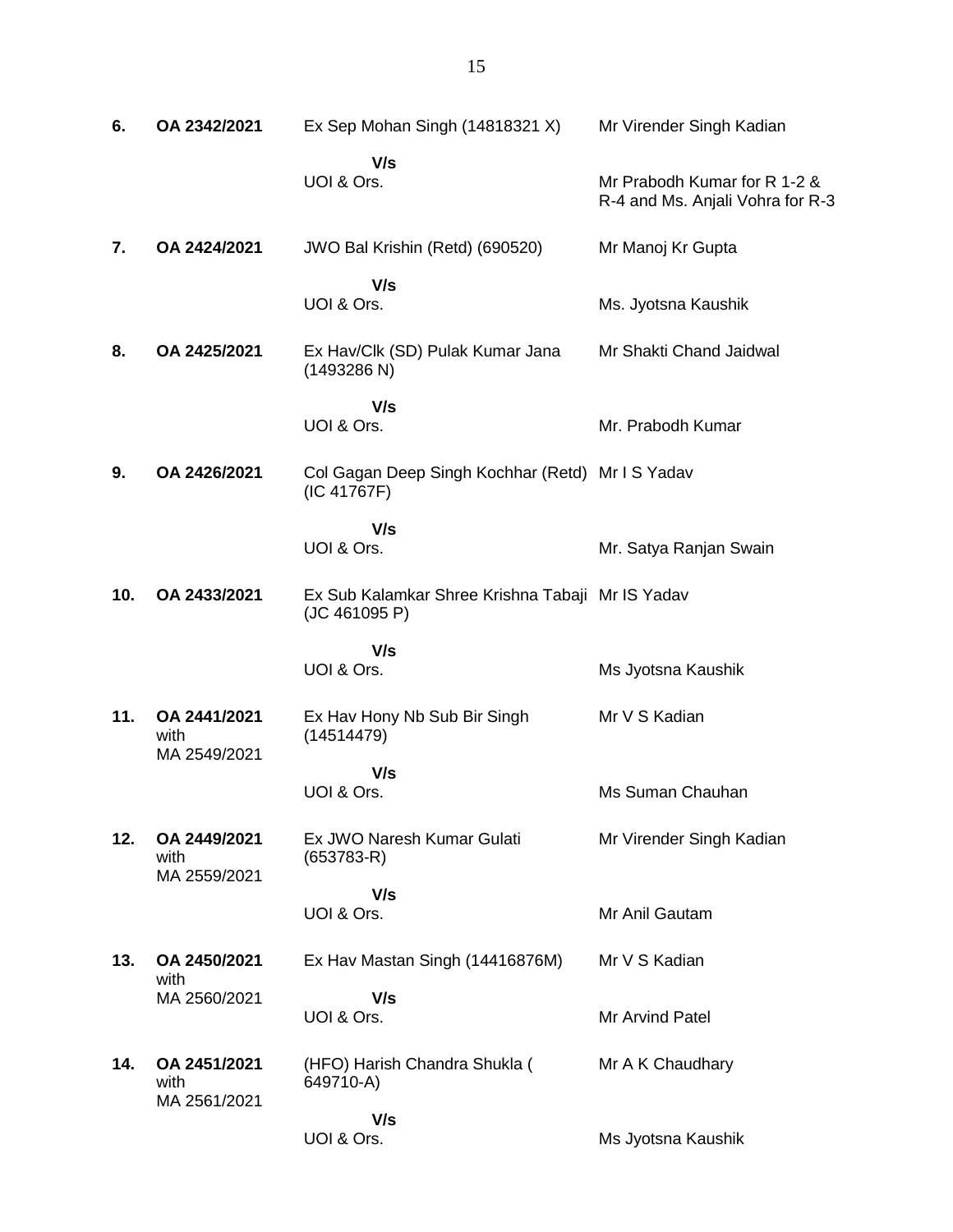| 15. | OA 2454/2021                         | Sgt Prem Kumar Mishra (Retd)<br>(792429-A)          | Mr Ramniwas Bansal        |
|-----|--------------------------------------|-----------------------------------------------------|---------------------------|
|     |                                      | V/s<br>UOI & Ors.                                   | Mr Prabodh Kumar          |
| 16. | OA 2455/2021                         | (02758 T) Capt (IN) V N Sridharan<br>(Retd)         | Mr Shakti Chand Jaidwal   |
|     |                                      | V/s<br>UOI & Ors.                                   | Mr Waize Ali Noor         |
| 17. | OA 2456/2021                         | (683566 S) MWO (HFO) Ranjan<br>Shukla (Retd)        | Mr Ramniwas Bansal        |
|     |                                      | V/s<br>UOI & Ors.                                   | Mr K K Tyagi              |
| 18. | OA 2459/2021<br>with                 | Cpl J P Srivastva (Retd) (796436)                   | Mr Manoj Kr Gupta         |
|     | MA 2563/2021                         | V/s<br>UOI & Ors.                                   | Mr. Satya Ranjan Swain    |
| 19. | OA 2460/2021<br>with                 | 673282-N Sgt Hari Dev Sharma (Retd) Mr AK Chaudhary |                           |
|     | MA 2564/2021                         | V/s<br>UOI & Ors.                                   | Mr Y P Singh              |
| 20. | OA 2461/2021<br>with                 | 648137-S MWO (HFL) R P Nair (Retd)                  | Mr A K Chaudhary          |
|     | MA 2565/2021                         | V/s<br>UOI & Ors.                                   | Mr D K Sabat              |
| 21. | OA 2462/2021<br>with<br>MA 2566/2021 | 656052-T JWO Subash Chandra<br>Behera (Retd)        | Mr A K Chaudhary          |
|     |                                      | V/s<br>UOI & Ors.                                   | Mr V Pattabhi Ram         |
| 22. | OA 2463/2021                         | L NK Prabal Singh Panwar (Retd.)<br>(4074298H)      | Mr U S Maurya             |
|     |                                      | V/s<br>UOI & Ors.                                   |                           |
|     |                                      |                                                     | Ms Jyotsna Kaushik        |
| 23. | OA 2464/2021                         | Ex AC(U/T) Ram Chandra Choudhary<br>(7011666 T)     | Mr Pushpendra Kumar Dhaka |
|     |                                      | V/s<br>UOI & Ors.                                   | Mr. Neeraj, Sr CGSC       |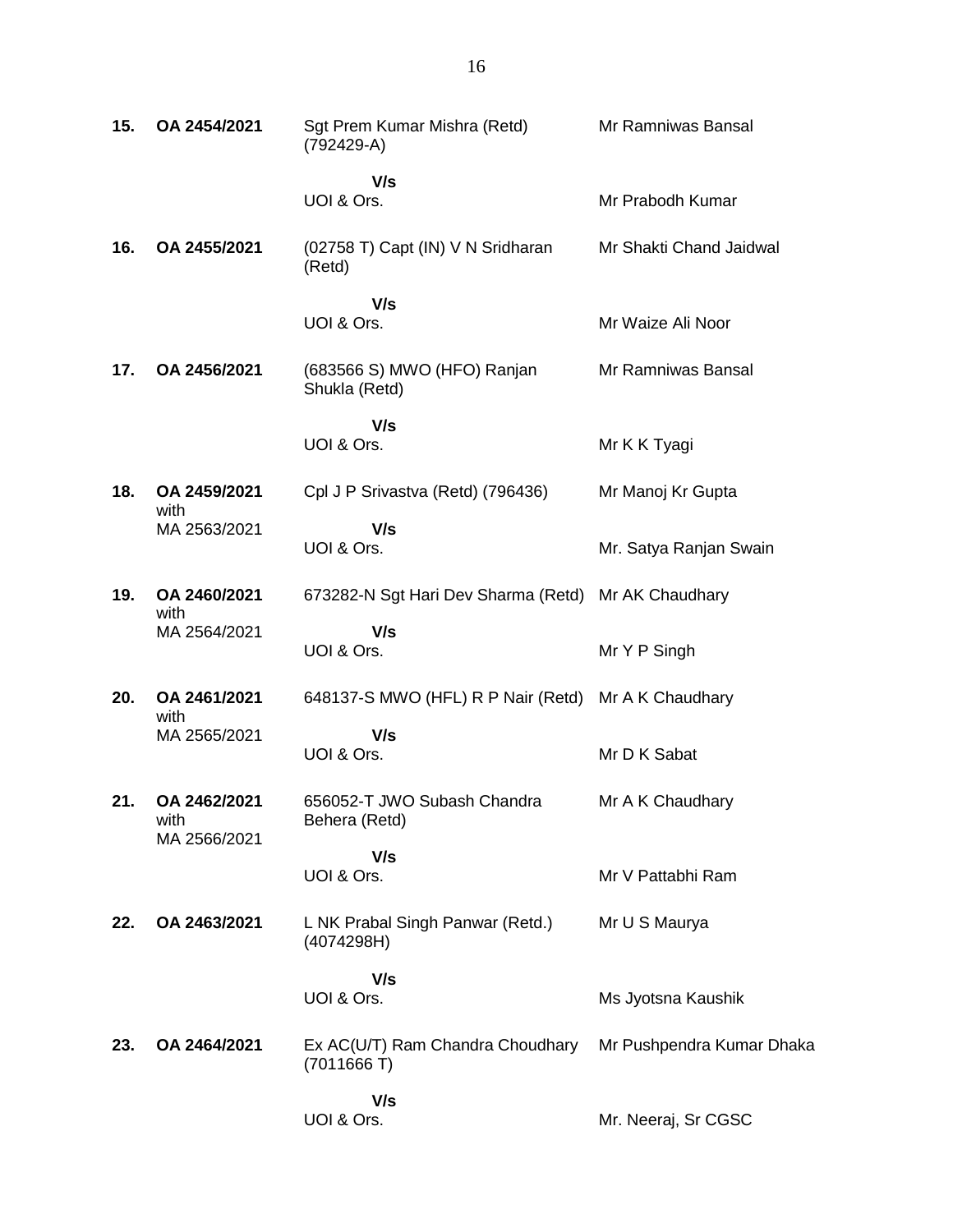| 24. | OA 2465/2021                         | Col Arun Sood (Retd) (IC 54716M)               | Mr S S Pandey & Associates                           |
|-----|--------------------------------------|------------------------------------------------|------------------------------------------------------|
|     |                                      | V/s<br>UOI & Ors.                              | Mr. Neeraj, Sr CGSC                                  |
| 25. | OA 2468/2021                         | (628250) WO Swapan Kumar Dey<br>(Retd)         | Mr Manoj Kumar Gupta                                 |
|     |                                      | V/s<br>UOI & Ors.                              | Ms Jyotsna Kaushik                                   |
| 26. | OA 2470/2021                         | JC-669135K Sub Nirakar Rout (Retd)             | Mr Bikrama Sah                                       |
|     |                                      | V/s<br>UOI & Ors.                              | Ms Jyotsna Kaushik                                   |
| 27. | OA 2471/2021                         | (JC 667815 L) Sub Amjad Sultan<br>(Retd)       | Mr Bikrama Sah                                       |
|     |                                      | V/s<br>UOI & Ors.                              | Mr V Pattabhi Ram                                    |
| 28. | OA 2472/2021                         | (IC 46629 K) Col Paramjit Arya (Retd)          | Mr Bikrama Sah & Ms Jasvinder<br>Kaur                |
|     |                                      | V/s<br>UOI & Ors.                              | Mr Y P Singh                                         |
| 29. | OA 2476/2021                         | Sgt Amit Kumar Srivastava (Retd)<br>(770366)   | Mr Manoj Kr Gupta                                    |
|     |                                      | V/s<br>UOI & Ors.                              | Mr Prabodh Kumar                                     |
| 30. | OA 2478/2021<br>with                 | Ex Hav Ram Kishore (1073709 F)                 | Mr Bikrama Sah & Ms Mamta<br>Pannikar                |
|     | MA 2588/2021                         | V/s<br>UOI & Ors.                              | Mr Prabodh Kumar for R 1-2 & 5<br>and None for R 3-4 |
| 31. | OA 2479/2021<br>with<br>MA 2589/2021 | MWO (HFO) Charan Singh (Retd) (No<br>632981 T) | Mr Ramniwas Bansal                                   |
|     |                                      | V/s<br>UOI & Ors.                              | Mr Anil Gautam                                       |
| 32. | OA 2480/2021                         | Ex LEM (P) Khaimkaran Gautam (No<br>212759 W)  | Mr Ved Prakash & Devendra<br>Kumar                   |
|     |                                      | V/s<br>UOI & Ors.                              | Mr Anil Gautam                                       |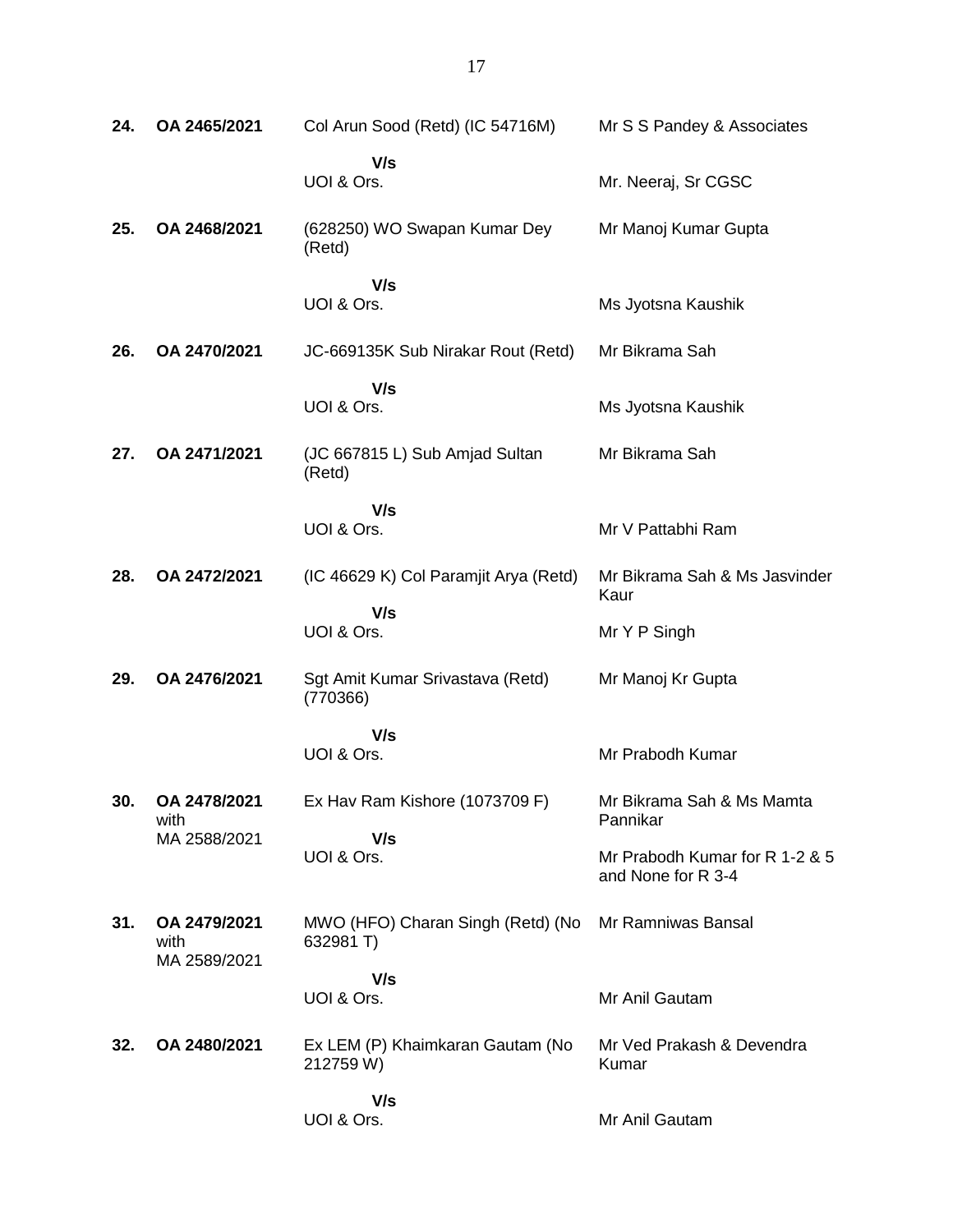| 33. | OA 2481/2021                         | Ex CPO AF Kirankumar Kelam (No<br>139544 Y)                    | Mr Ved Prakash & Devendra<br>Kumar |
|-----|--------------------------------------|----------------------------------------------------------------|------------------------------------|
|     |                                      | V/s                                                            |                                    |
|     |                                      | UOI & Ors.                                                     | Mr. V Pattabhi Ram                 |
| 34. | OA 2502/2021<br>with<br>MA 2615/2021 | 4273092 ACP Hav Ranjit Kumar Singh<br>(Retd)                   | Mr Manoj Kr Gupta                  |
|     |                                      | V/s<br>UOI & Ors.                                              | Mr. Shyam Narayan                  |
| 35. | OA 2550/2021<br>with                 | 638302-H JWO Satyabir Singh Singhal Mr A K Chaudhary<br>(Retd) |                                    |
|     | MA 2693/2021                         | V/s                                                            |                                    |
|     |                                      | UOI & Ors.                                                     | Mr. K K Tyagi                      |
| 36. | OA 2551/2021<br>with                 | Ex Nk Sujit Kumar Singh (4278969)                              | Mr Mohan Kumar & Assocaites        |
|     | MA 2696/2021                         | V/s                                                            |                                    |
|     |                                      | UOI & Ors.                                                     | Mr. Rajeev Kumar                   |
| 37. | OA 2552/2021<br>with<br>MA 2697/2021 | (681851 S) JWO Rajagopalan Ullatil<br>(Retd)                   | Mr A K Chaudhary                   |
|     |                                      | V/s                                                            |                                    |
|     |                                      | UOI & Ors.                                                     | Mr. V Pattabhi Ram                 |
| 38. | OA 2555/2021                         | Ex Hav Rabi Kumar (No 4275410 A)                               | Mr Ved Prakash & Devendra<br>Kumar |
|     |                                      | V/s<br>UOI & Ors.                                              | Mr. Niranjana Das                  |
| 39. | OA 2556/2021<br>with<br>MA 2705/2021 | JC-379515X Ex Sub Maj (Hon Lt)<br>Kapoor Singh                 | Mr Ved Prakash & Devendra<br>Kumar |
|     |                                      | V/s                                                            |                                    |
|     |                                      | UOI & Ors.                                                     | Mr. D K Sabat                      |
| 40. | OA 2561/2021<br>with<br>MA 2708/2021 | Ex JWO Shailesh Kumar Dubey (No<br>750522 A)                   | Mr Praveen Kumar                   |
|     |                                      | V/s                                                            |                                    |
|     |                                      | UOI & Ors.                                                     | Mr. Rajeev Kumar                   |
| 41. | OA 2562/2021<br>with                 | Ex Hav G Murugan (6485486 K)                                   | Mr Praveen Kumar                   |
|     | MA 2709/2021                         | V/s                                                            |                                    |
|     |                                      | UOI & Ors.                                                     | Mr. Avdhesh Kumar Singh            |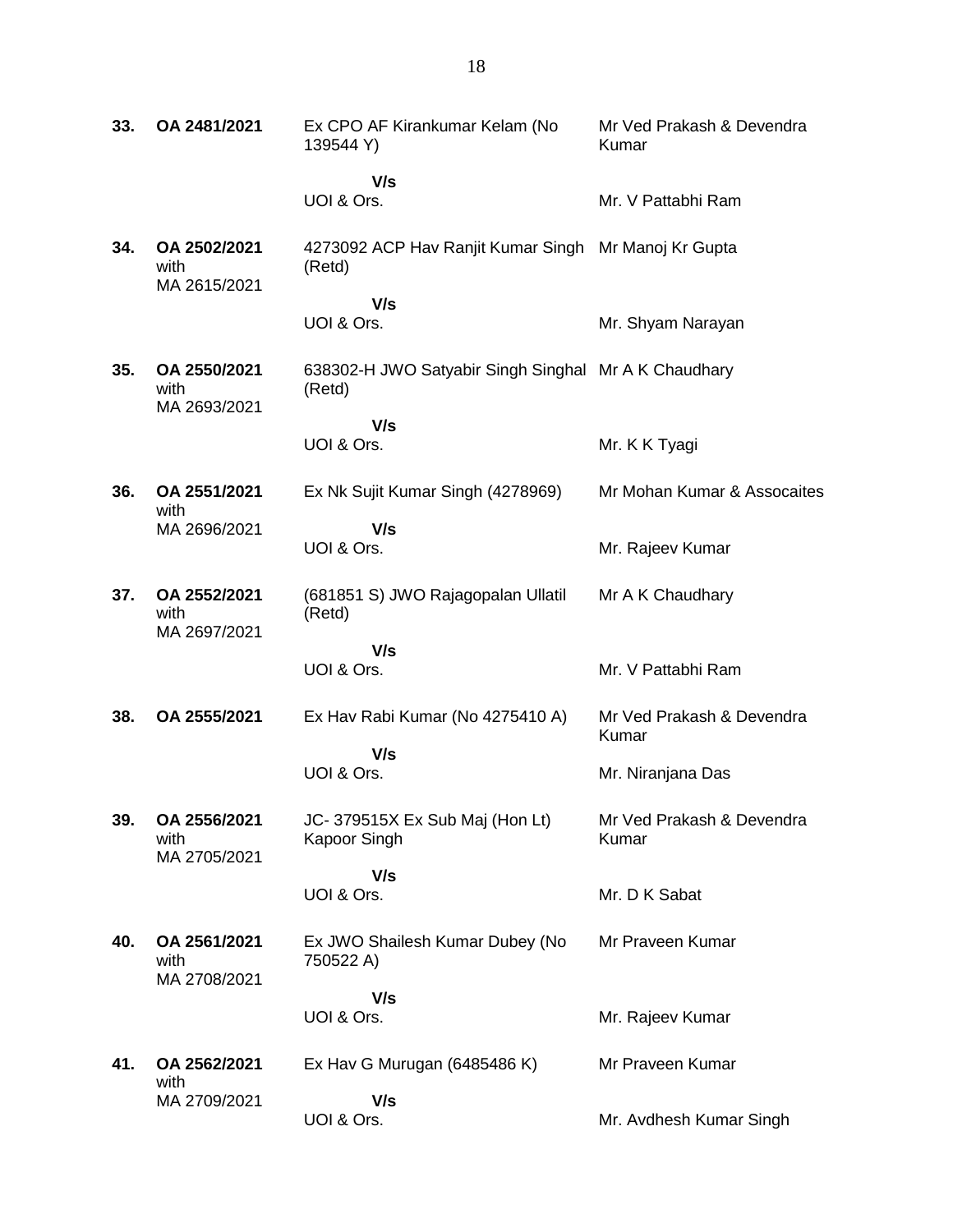| 42. | OA 2563/2021<br>with<br>MA 2710/2021 | Ex Sep Vijay Kumar (14654637L)<br>V/s                | Mr Ashok Kumar & Pardeep<br>Singh Nanal |
|-----|--------------------------------------|------------------------------------------------------|-----------------------------------------|
|     |                                      | UOI & Ors.                                           | Ms. Jyotsna Kaushik                     |
|     |                                      | <b>First Time Listed For Completion Of Pleadings</b> |                                         |
| 43. | OA 2717/2021<br>with                 | Sgt Suman Kumar (Retd) (791024-S)                    | Mr Ramniwas Bansal                      |
|     | MA 2891/2021                         | V/s<br>UOI & Ors.                                    | Ms. Jyotsna Kaushik                     |
| 44. | OA 2718/2021                         | Ex Hav Gurbaj Singh (15154560 F)                     | Mr Ved Prakash & Mr Devendra<br>Kumar   |
|     |                                      | V/s<br>UOI & Ors.                                    | Mr. Harish V Shankar                    |
| 45. | OA 2720/2021<br>with                 | Ex EAR-3 Amit Bhatia (181575 Y)                      | Mr Ved Prakash & Mr Devendra<br>Kumar   |
|     | MA 2893/2021                         | V/s<br>UOI & Ors.                                    | Ms. Jyotsna Kaushik                     |
| 46. | OA 2721/2021<br>with<br>MA 2894/2021 | Ex CPO (GW) Om Karan Singh<br>(131593 A)             | Mr Ved Prakash & Mr Devendra<br>Kumar   |
|     |                                      | V/s<br>UOI & Ors.                                    | Mr J S Yadav                            |
| 47. | OA 2723/2021                         | L Nk Raj Kumar (Retd) (13756736L)                    | Mr U S Maurya                           |
|     |                                      | V/s<br>UOI & Ors.                                    | Ms Barkha Babbar                        |
| 48. | OA 2724/2021<br>with                 | Ex CPO Kuldeep Singh (151467-W)                      | Mr Harender K Sangwan                   |
|     | MA 2903/2021                         | V/s<br>UOI & Ors.                                    | Dr. Vijendra Singh Mahndiyan            |
| 49. | OA 2725/2021<br>with                 | Smt Dinesh Kanwar (2673541-N)                        | Ms Archana Ramesh                       |
|     | MA 2904/2021                         | V/s<br>UOI & Ors.                                    | Dr. Vijendra Singh Mahndiyan            |
| 50. | OA 2850/2021                         | IC-44321X Col (TS) P V Sudhir<br>Narayanan (Retd)    | Mr Jasman Singh Sethi                   |
|     |                                      | V/s<br>UOI & Ors.                                    | Mr. Y P Singh                           |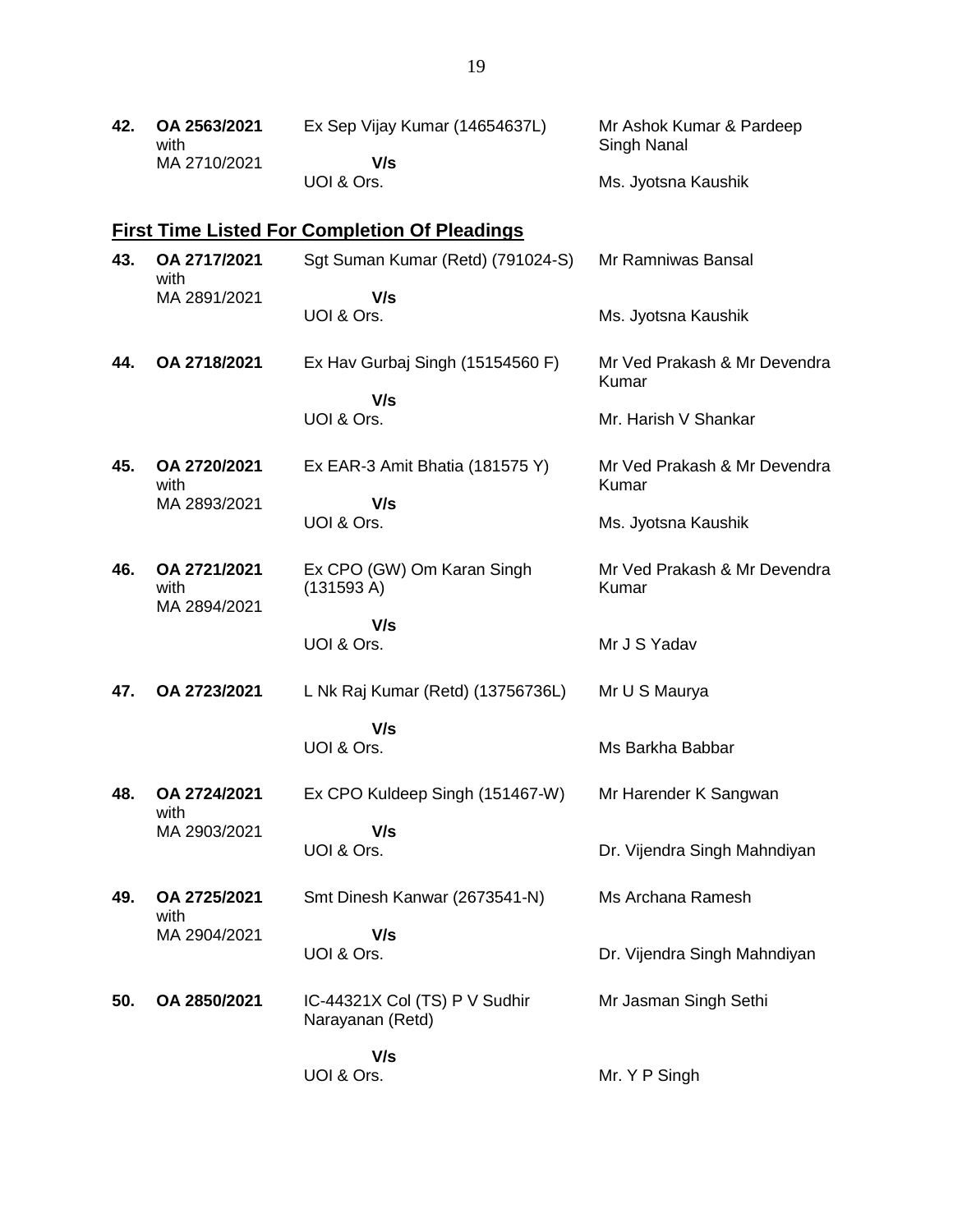**51. OA 2852/2021** with MA 3056/2021 Ex MSCPO I (HON Lt) Dharam Prakash (143461 Z)  **V/s** UOI & Ors. Mr Ved Prakash & Mr Devendra Kumar None **52. OA 2853/2021** with MA 3058/2021 Ex CH MECH (P) Gobind Shaw (No 127706-T)  **V/s** UOI & Ors. Mr Ved Prakash & Devender Kumar Mr Y P Singh **53. OA 2854/2021** Ex PO ELA (R) Rama Shankar Ray (No 213874-B)  **V/s** UOI & Ors. Mr Ved Prakash & Devendra Kumar Mr. V S Tomar **54. OA 2861/2021** with MA 3069/2021 Ex Cpl Krishna Kumar Jha (716158)  **V/s** UOI & Ors. Mr Ajit Kakkar Mr. V S Tomar **55. OA 2862/2021** with MA 3071/2021 MWO (HFL) Kunj Bihari Prasad (Retd) Mr Ramniwas Bansal (No 683567 N)  **V/s** UOI & Ors. Mr. Rajeev Kumar **56. OA 2871/2021** Maj Gen Jagbir Singh Dhull VSM (Retd) (IC 41066L)  **V/s** UOI & Ors. Mr Indera Sen Singh & Rahul Vyas Mr. Rajeev Kumar **57. OA 2872/2021** with MA 3080/2021 Cpl Danveer Singh (Retd) (927799)  **V/s** UOI & Ors. Mr Manoj Kr Gupta Mr. Satya Ranjan Swain **58. OA 2875/2021** with MA 3092/2021 (MR 04971 H) Col Uma Shankar Yadav (Retd)  **V/s** UOI & Ors. Mr B P Vaishnav & Associates Mr Prabodh Kumar **59. OA 2879/2021** with MA 3096/2021 (16011905 L) Rfn Satender Singh (Retd)  **V/s** UOI & Ors. Mr B P Vaishnav & Associates Ms Barkha Babbar